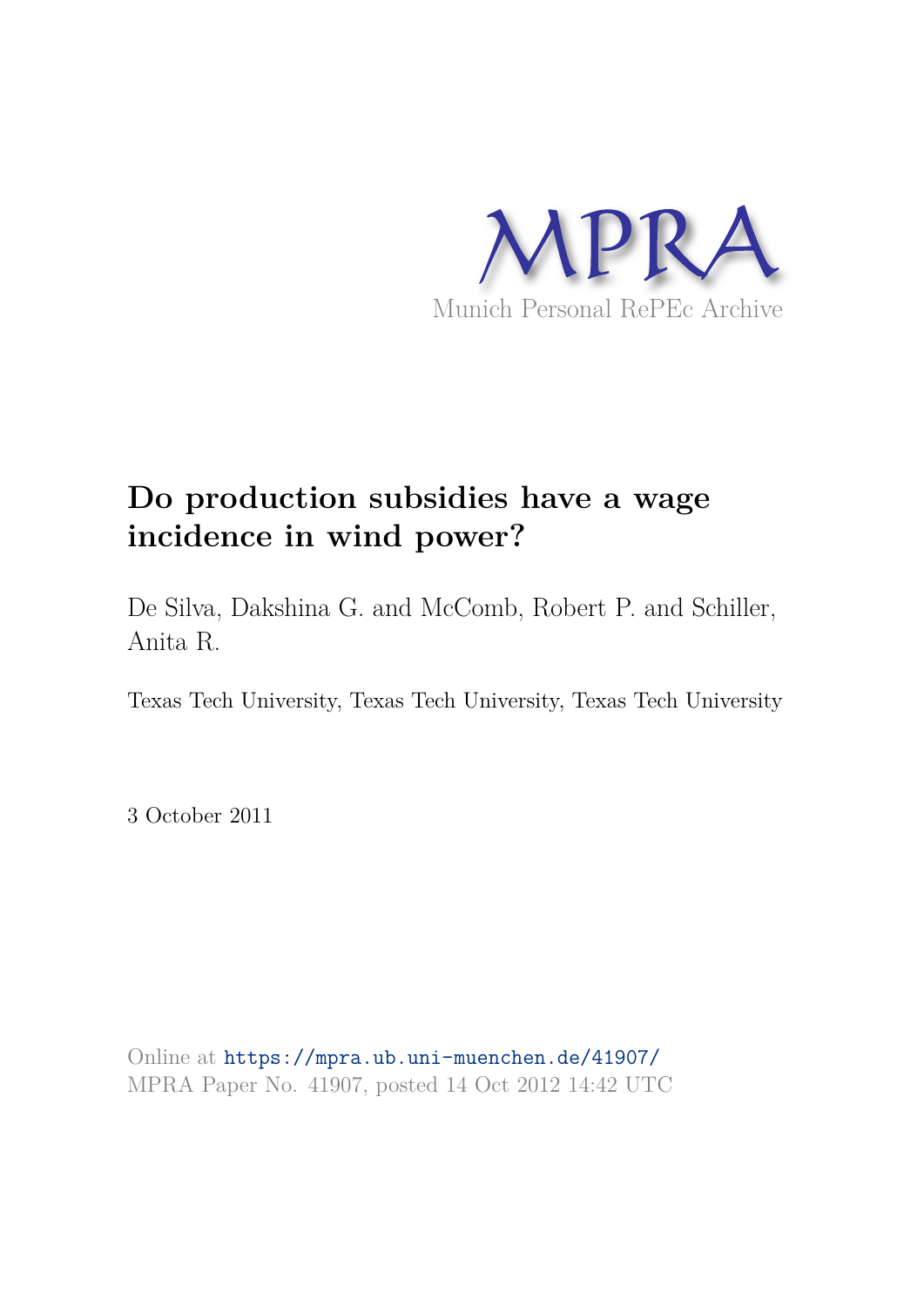#### **Do production subsidies have a wage incidence in wind power?**

Dakshina G. De Silva,<sup>a\*</sup> Robert P. McComb,<sup>b</sup> and Anita R. Schiller<sup>c</sup>

October 10, 2012

#### **Abstract:**

Employment in electricity generation from renewable resources has expanded rapidly in the US and in Texas during the last decade. Availability of the Production Tax Credit has been an important driver of this growth. Using establishment-level employment and payroll data for Texas at the NAICS-6 level, we analyze the differences in average wages between firms generating electricity from fossil fuels and those generating electricity from wind power. We compare relative average wages before and after the rapid expansion of wind power development that followed the *ex ante* renewal of the Production Tax Credit (PTC) in 2006. Our main finding using both parametric and the nonparametric estimation technique proposed by Racine and Li (2004), is that average payrolls for wind power generators increased relative to fossil fuel-based electricity generators after 2006.

JEL: J31, Q20, Q28.

\_\_\_\_\_\_\_\_\_\_\_\_\_\_\_\_\_

Key words: Wages, Production Tax Credits, Wind energy, Clean Energy.

<sup>a</sup> *Department of Economics, Lancaster University Management School, Lancaster University, Lancaster, LA1 4YX, UK*. b Department *of Economics, PO Box 41014, Texas Tech University, Lubbock, TX 79409*, *USA*.

<sup>c</sup> *Department of Economics, Lancaster University Management School, Lancaster University, Lancaster, LA1 4YX, UK*.

<sup>\*</sup>Corresponding author. E-mail: d.desilva@lancaster.ac.uk

The authors would like to thank Andres Vargas, Ian Walker, David Peel, and the conference participants at the Western Economic Association International (2010) and Internal Industrial Organization (2011) for their valuable comments. We are grateful to the Department of Energy for financial support (Award Number DE-FG36- 06GO86092).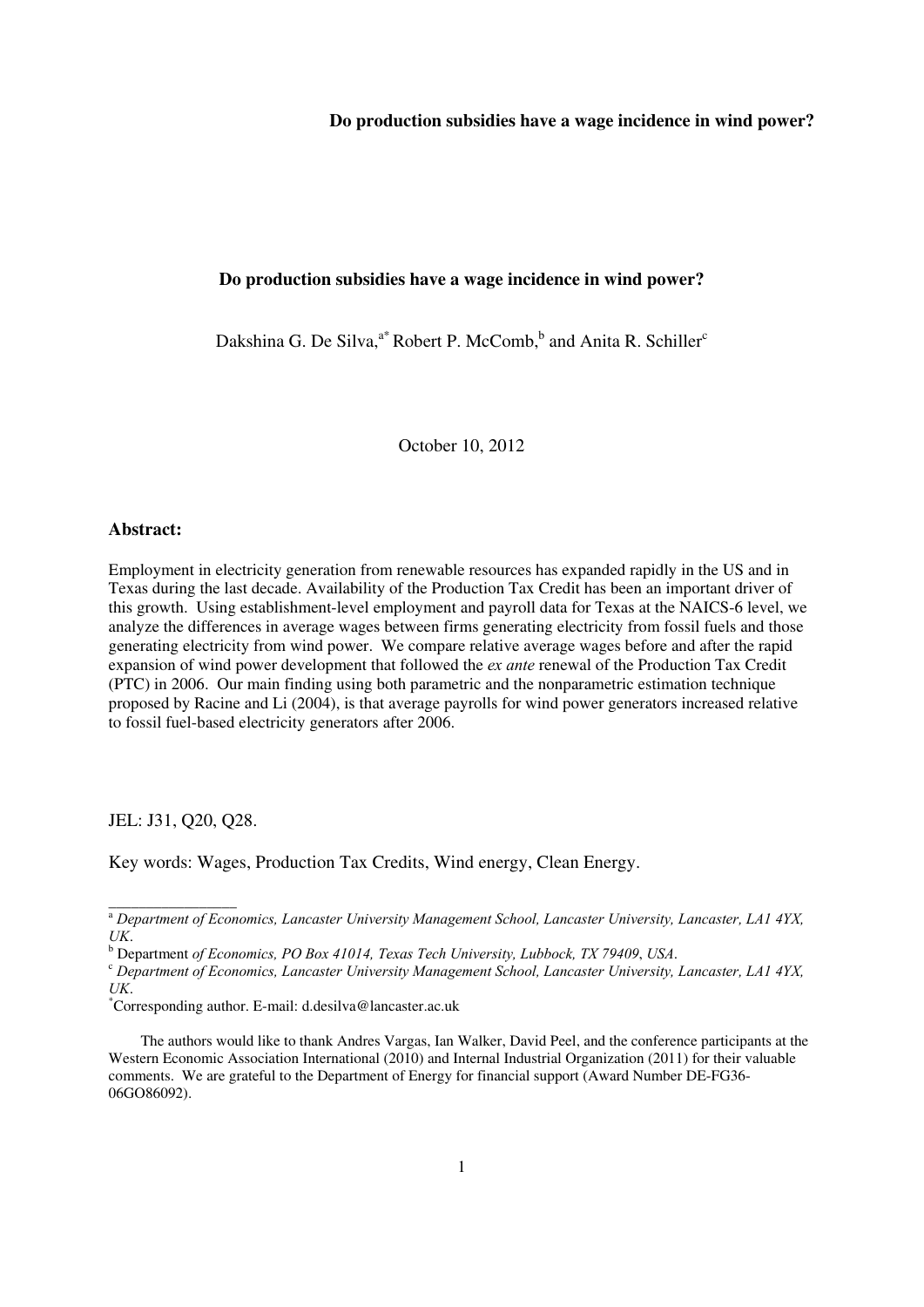#### **1. Introduction**

The Production Tax Credit was introduced in the United States to enhance incentives for the development of wind powered electricity generation. The PTC, as it is known, is widely viewed as having achieved this objective. Periods of rapid expansion in wind power capacity have followed legislative renewal of the subsidy. By reducing tax liabilities of wind generators that qualify for the subsidy, the PTC has the effect of increasing after-tax rates of return to qualifying capital in the sector. Using a Difference-in-Differences methodology, we seek evidence that the subsidy may have indirectly benefited labor as well as capital.

Economic theory suggests that reductions in corporation tax rates can have an indirect incidence on labor. By increasing after-tax rates of return to capital, more capital, and thus investment, is attracted. With increases in the capital stock, the marginal product of labor increases and the (pre-tax) wage rental ratio rises. However, for this outcome to be observed in the case of a single tax-favored sector, either the favored sector has to be large relative to the economy or the supply of specific labor must be less than perfectly elastic over the term of the analysis.

 The objective of this paper is to estimate the effect of the rapid expansion in wind power capacity in Texas on wage differentials between fossil fuel electricity generators and windpowered electricity generators in Texas.<sup>1</sup> To the extent relative wages were affected by the rapid growth in wind power that occurred as a consequence of the PTC, we deem the wage effect to reflect an indirect incidence of the production subsidy. Thus, we are specifically interested in asking whether there may have been an increase in relative wages in wind energy generation that accompanied the sharp expansion in installed wind generation capacity following the *ex ante*

<u> Andrew Maria (1989)</u>

<sup>&</sup>lt;sup>1</sup> Installed capacity in Texas has increased from 181MW in 2000 to 6,967MW in 2008.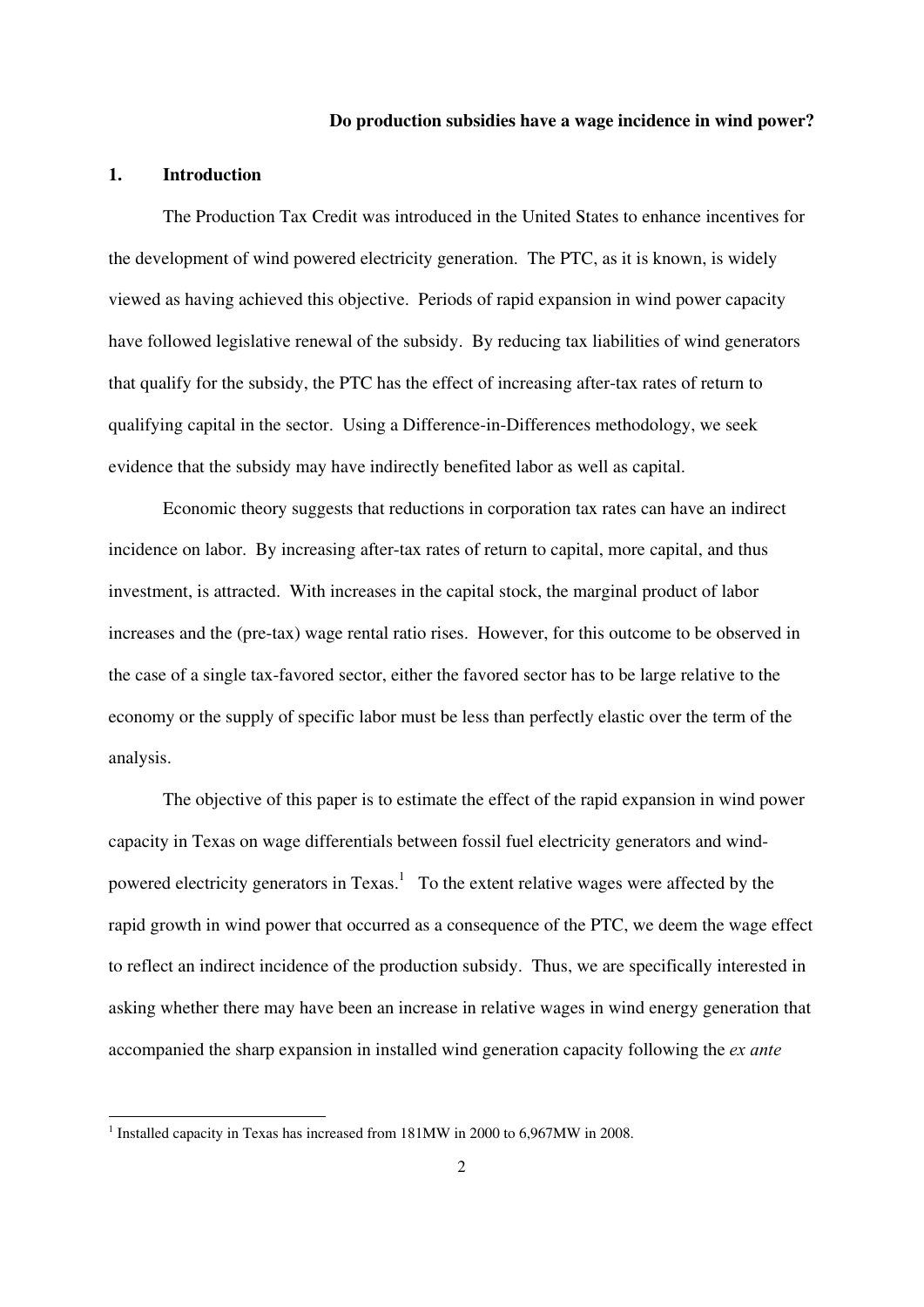extension of the Production Tax Credit (PTC) in 2006.<sup>2</sup> This study is restricted to an analysis of wages in the power generation sector, as narrowly defined, and thus excludes activities in fuel extraction, processing and transport.

We find evidence that average wage rates have increased more rapidly for workers in the wind power generation industry than for workers in fossil fuel generation in Texas in the post-2006 period. Since employment in the wind power industry tends to be located in more rural areas than employment in fossil fuel generation, and rural wages generally tend to be lower, we focus on wages in power generators relative to the county-average wage in all other non-farm industries. We refer to these ratios as relative wages. We find that average relative wages across the wind power sector have progressed relative to fossil fuel generation as wind production capacity has expanded in Texas. In fact, the relative wages of workers in wind energy establishments across the middle of the average wage distribution, which lagged those in fossil fuel generation prior to 2006, have caught up to relative wages for fossil fuel-based generators in the period following 2006.

As far as we know, this is the first paper to attempt to estimate the indirect impact of the PTC on wind energy industry wages. This issue is important for reasons beyond the perspective of the relative wage differentials between thermal and renewable energy power industries. The transition from thermal to wind power generation also has implications for the location of employment, regional economic activity, and the geographic distribution of income. It has relevance to discussions of policies designed to foster the expansion of renewable energy production in which questions of regional development and income inevitably enter the policy discussions.

<sup>&</sup>lt;sup>2</sup> Legislation to renew the PTC was enacted in August, 2005 (see Table 1), prior to the acceleration of fuel prices that began to be observed from the mid-2006 through the summer of 2008. Therefore, the *ex ante* renewal of the PTC in 2005 could not have been a response to rapidly escalating fossil fuel prices.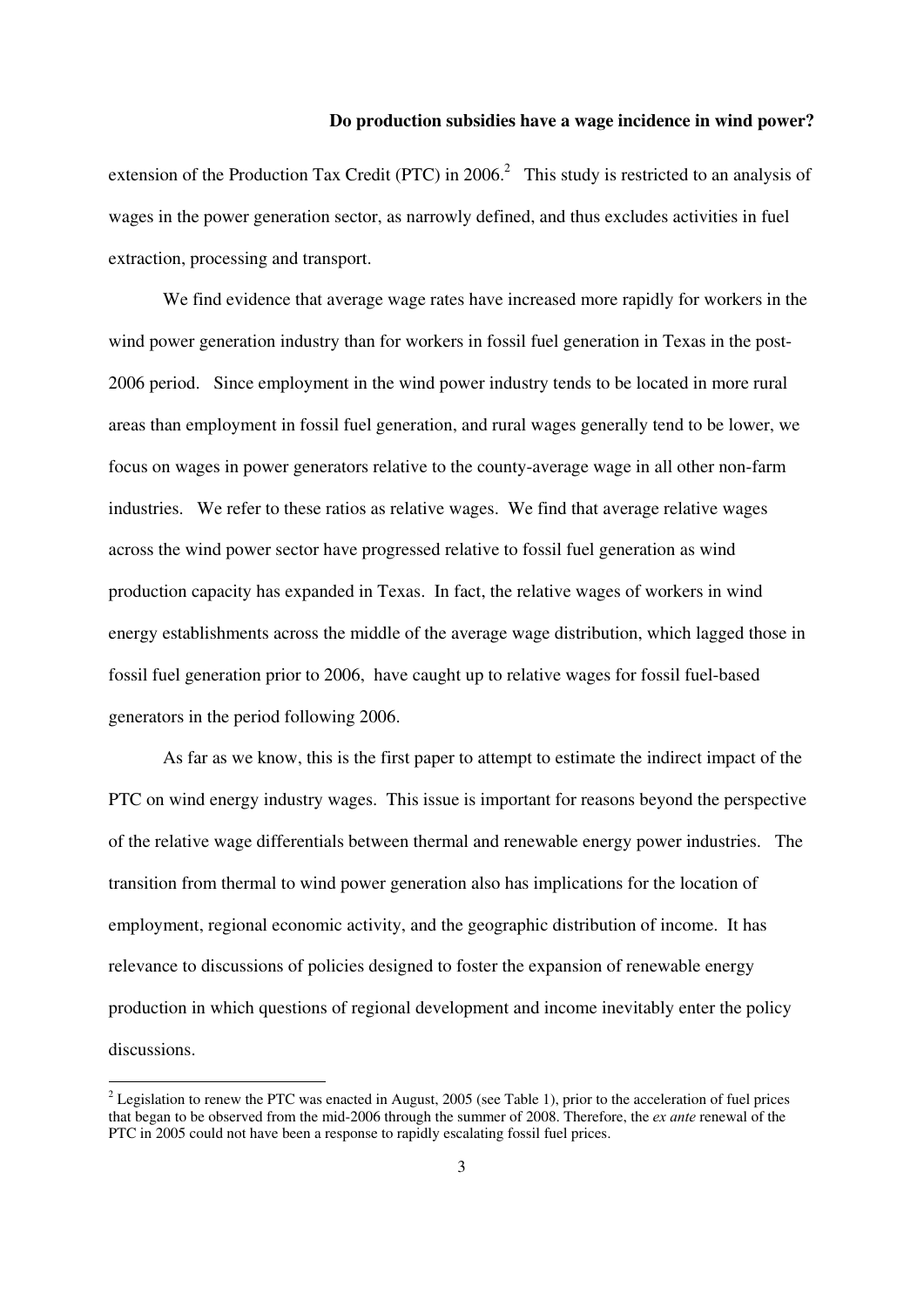In the next section we discuss the economic context and in Section III we describe our data and data sources. Section IV discusses the empirical results and Section V provides a summary of the study.

#### **2. The Economic Context**

 Texas has enjoyed the largest growth in wind power capacity in the United States during the decade of the 2000s. Installed wind capacity in Texas increased from 184 MW at year-end 2000 to 10,085 MW at year-end 2010, representing about one-fourth of total installed capacity in the United States, according to the U.S. Department of Energy. The Electrical Reliability Council of Texas (ERCOT), the Texas grid operator, reported that 7.8 percent of the power on the grid in 2010 was generated by wind.<sup>3</sup> This growth in wind power has taken place largely at the expense of gas-powered generation since gas most readily substitutes for intermittent wind. In fact, 2010 was the first year since 1990 that the share of coal in electricity generation in Texas exceeded that of natural gas.

The explosive growth in wind power in Texas appears to have resulted primarily from the presence of the high quality wind resource, technological advances in wind turbine technology that have led to lower production costs, and the assured, *ex ante* availability of the Production Tax Credit that was enacted in 2006 (see Gulen, *et al.*, page 7). Wiser *et al.* (2007), among others, conclude that the main driver of this recent growth of wind power in the United States has been the federal production tax credit (PTC).

<sup>&</sup>lt;sup>3</sup> The grid operated by the Electrical Reliability Council of Texas is wholly contained within the state. There are, however, significant portions of the state that are not within the ERCOT grid. Much of the wind resource is located in the South Plains and Panhandle regions of the state which are contained in the Southwest Power Pool. Nevertheless, most of the wind power generated in Texas is delivered to load centers in the ERCOT region. With the construction of significant new transmission capacity to deliver West Texas wind power into ERCOT, beginning as early as 2012, curtailment issues should be mitigated and new opportunities for wind power development will be realized in the Panhandle region.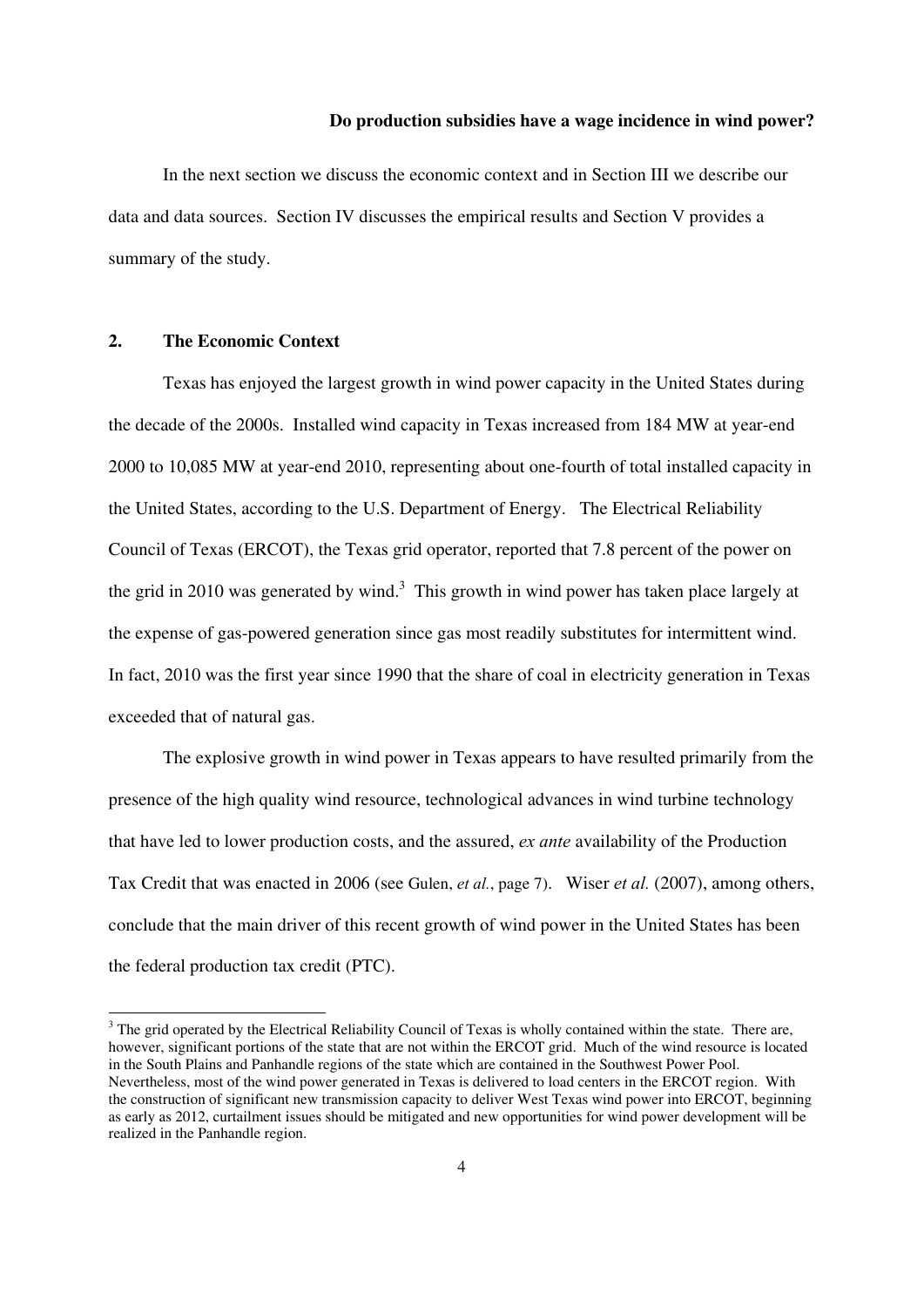Texas does have a Renewable Portfolio Standard (RPS).<sup>4</sup> Originally enacted in 1999, the Texas RPS mandated that electricity providers were to generate 2,000 MW of additional renewable energy by 2009. The Texas Legislature amended the RPS in 2005 to require 5,880 MW by 2015 and 10,000 MW by 2025. The obligation to satisfy the RPS is apportioned to each electricity provider based on their market share of electricity sales (to end-users) times the RPS goal. However, since installed capacity in wind largely met or exceeded the modest requirements of the state's RPS well ahead of schedule (both for the original RPS passed in 1999 and the increased goal in 2005), RPS constraints do not appear to have been binding and thus cannot explain the sharp increase in wind development. The creation of tradable Renewable Energy Certificates (RECs) in 1999 (with the original RPS legislation) provided financial incentives for installation of qualifying renewable energy production. But the availability of RECs does not provide a good explanation for the acceleration in wind development that was observed after 2006 since the price of RECs collapsed in early 2006 (from over \$10 to around \$3 per MWh).

Cullen (2010) provides a good overview of the federal Production Tax Credit. The PTC, originally enacted in 1992, allowed an inflation-adjusted tax credit of \$15 per MWh of power generated and delivered onto the grid during the first ten years of the facility's operation. This represents a 40% to 67% increase in revenues to the operator. The PTC currently stands at \$22 per MWh. To have value, of course, the owners of the facility must have sufficient tax liabilities in order to benefit fully from the tax credit (carryover provisions are available). Moreover, the PTC can only be claimed in proportion to equity shares in the qualifying facility and cannot be sold or otherwise transferred outside of selling or transferring equity ownership.

<sup>&</sup>lt;sup>4</sup> RPS is a regulation that requires the increased production of energy from renewable energy sources, such as wind, solar, biomass, and geothermal.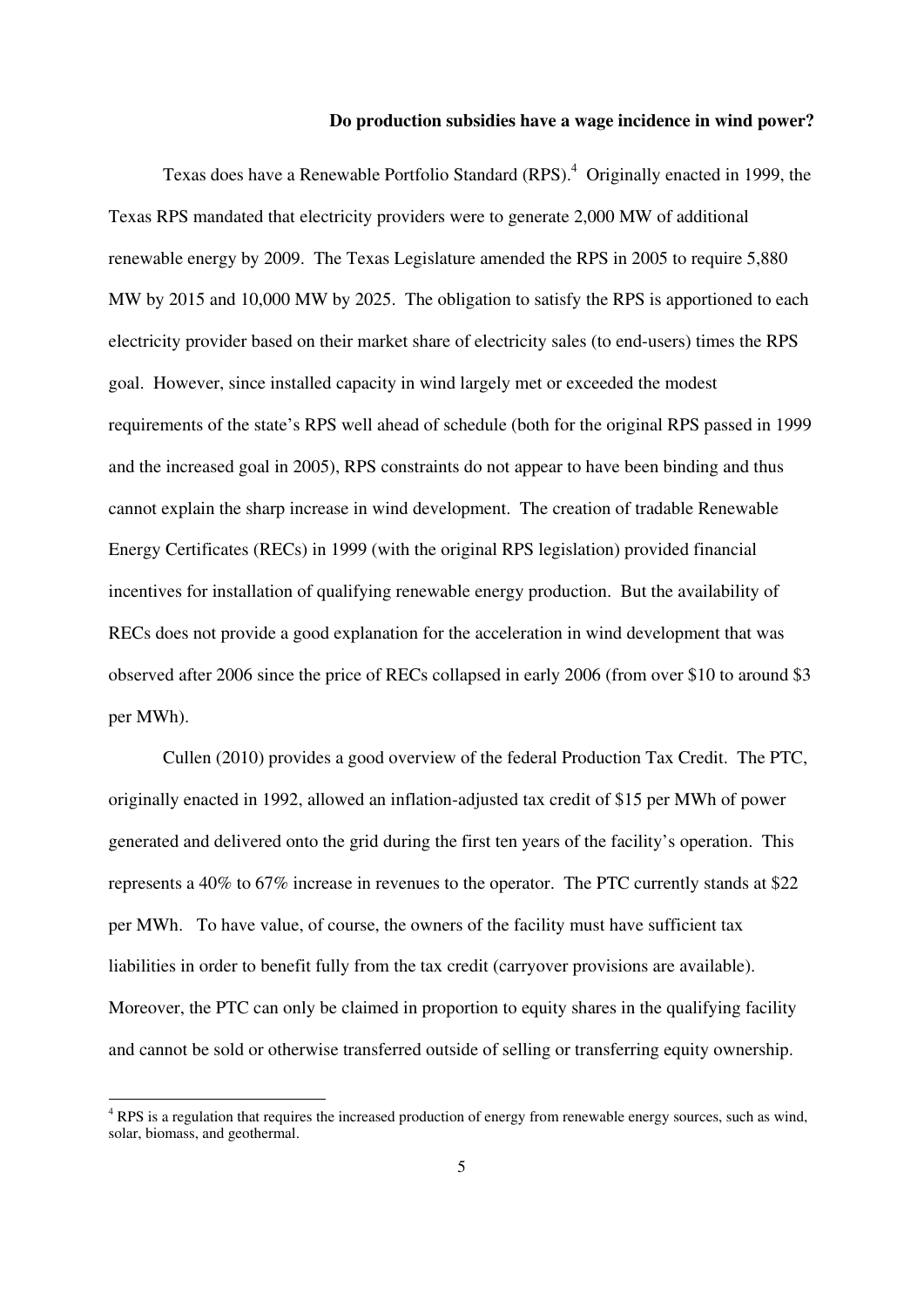The PTC is for new wind investment. That is, to qualify for the PTC, installed capacity must be initially brought on line during the period for which the PTC is in force. Although the PTC was originally put in place in 1992, it was allowed to expire in 1999. It has since been renewed for one to two year intervals, although the renewal was occasionally retroactive following a period of expiration. Thus, new plant installed after expiration of the PTC bore the risk that legislators would not agree to a retroactive renewal of the subsidy. Despite the fact that the PTC has technically been in place continuously since 1992, the uncertainty of the policy environment is reflected in a boom-bust cycle of wind power development surrounding the periods of renewal and expiration of the PTC.

With the renewal of the PTC in 2005, continuous *ex ante* provision for the PTC with a guaranteed two year window has been available to new wind development. Thus, an important structural shift in the PTC took place for the first time since its original expiration in 1999. It was not until the American Recovery and Reinvestment Act of 2009 that the option of a 30% investment tax credit was available in lieu of the PTC to wind turbine owners that qualify for the PTC. Table 1 and Figure 1 provide a history of PTC and related development activity.

The shift toward wind and solar has clear implications for the nature and location of employment in the electricity power generation industry. Thermal generation is preferably located close to the load, so most O&M employment in thermal generation is often proximate to more populous areas. Wind power, on the other hand, is tied to the location of the energy resource and thus tends to be located in largely rural and often remote areas. Since wage rates are lower in more rural areas of Texas than in metropolitan areas, a systematic study of wage differentials must take into account the location as well as the type of power generation under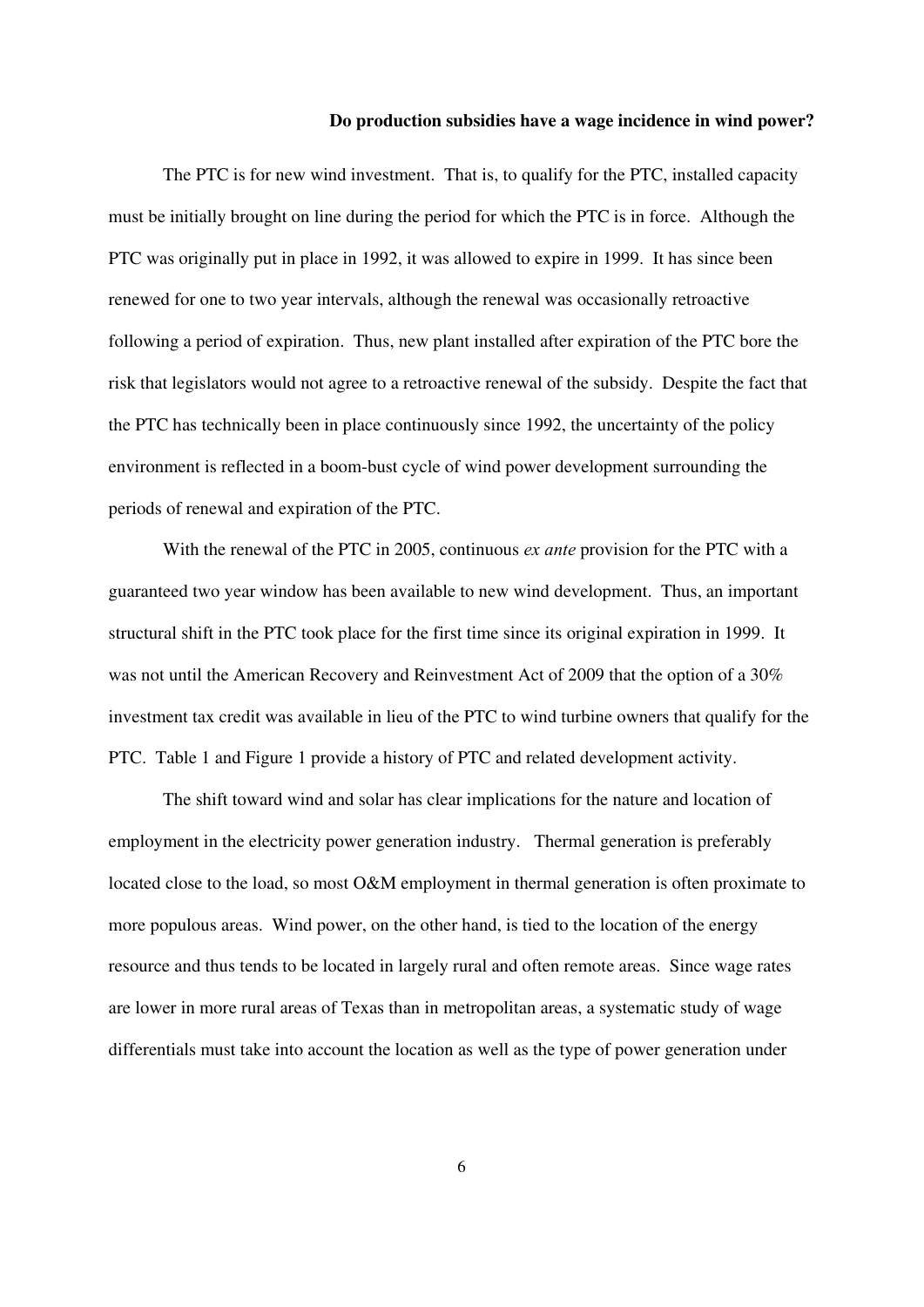consideration. Simple contemporaneous comparisons of nominal wages across industries fail to capture regional differences that influence both real and nominal wages.

Summers (1981) makes an argument, in a general equilibrium setting, that elimination of corporation income taxes in favor of consumption taxation will lead to increased capital accumulation and an increase in real income as labor productivity is enhanced. Arulampalam et al (2010) find evidence that corporate income taxes are partially shifted onto labor. Although neither study is exactly analogous to the question of an industry subsidy, the PTC is functionally equivalent to a reduction in qualifying wind power producers' corporate profits tax rates. One would still expect that an industry specific subsidy would attract capital and lead to a higher marginal product of labor, *ceteris paribus*. If the supply of labor is less than perfectly elastic, this increased investment should be reflected in rising wage rates.

Texas on-shore wind resources are mostly located in sparsely populated and economically declining regions of West Texas, although some significant development has occurred on-shore in the coastal areas near Corpus Christi. The labor force in these rural locations is small and skills are sparse. As a consequence, matching between skills and new industry development is not as probable as it would be in more metropolitan areas in which thermal generation is the predominant form of electricity employment. In part, this underlies some of the difficulty these rural areas have in attracting industrial employment. Since wind power has arrived in order to exploit the wind resource rather than the available labor force, wind power producers either have to import labor or train locally available workers. Either way, frictionless adjustments in employment are not available, and labor supply has been relatively inelastic over the time frame of this study.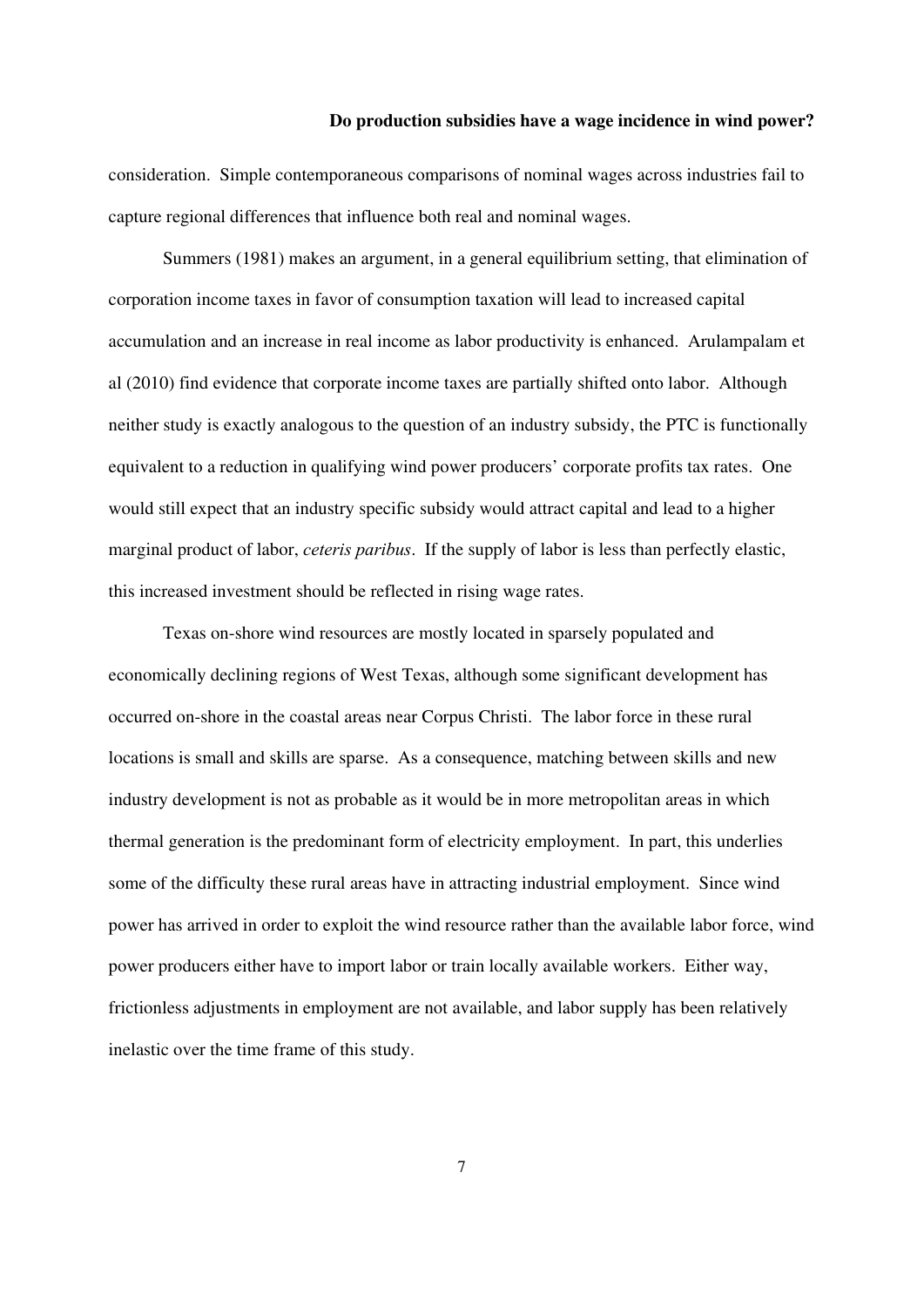Although the Texas Legislature does not explicitly refer to the economic development impact of installing wind capacity in West Texas in the bills that enacted and expanded the state's Renewable Portfolio Standard (RPS), it has nevertheless been widely recognized as a significant benefit mostly as a consequence of growth in the school and property tax base. Employment considerations are also important in rural counties that have been losing jobs and population for decades. Relatively good paying jobs with full benefits are of course particularly welcome in these rural areas.

#### **3. Data**

To accomplish our objective of comparing wage differentials between the two forms of electricity generation and identifying any wage effects from the rapid growth in installed wind capacity that followed the 2006 extension of the production tax credit, we use fully disclosed establishment level data for Texas from the Quarterly Census of Employment and Wages (QCEW) from the Texas Workforce Commission. Establishments are identified at the six-digit level of the North American Industrial Classification System (NAICS). We separate employment and wages in wind power from fossil fuel (221112) and renewable energy (221119) electricity generation. The data provide us with establishment names and geographic locations. Thus, we can identify establishments that are producing wind energy even though they are categorized more broadly as a renewable energy industry. Since our focus is on wind-powered generation only, we exclude the other forms of renewable energy powered electricity generation. In reality, utility scale electricity generation using solar and geothermal energy is almost nonexistent in Texas. Wind is by far the dominant form of renewable energy generation. Nor has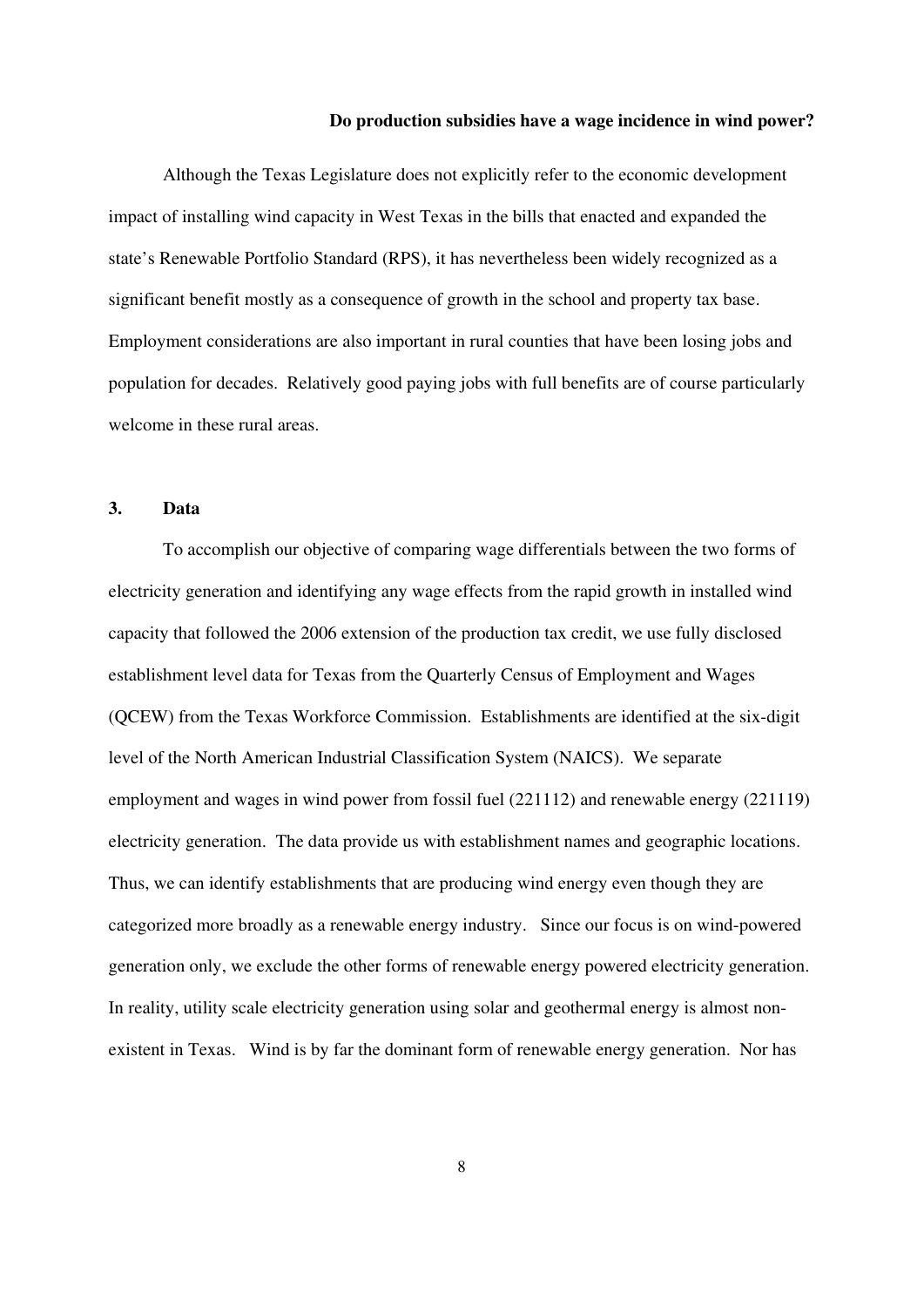there has been any change in hydro-electric generating infrastructure over the period of this analysis, so it can safely be ignored.

This data set provides establishment specific monthly employment and quarterly total wages as required under the Texas unemployment insurance (UI) program. Monthly employment data under the QCEW program represent the number of covered workers who worked during, or received pay for, the pay period including the 12th of the month. While there are some excluded groups, such as the self-employed, most of the full-time, non-farm employment in Texas is captured by the QCEW. Payroll is the total compensation paid during the calendar quarter, regardless of when services were performed and includes such items as vacation pay and bonuses. An important limitation to the QCEW data is that only aggregate payroll information is provided. Since this variable is the product of total hours worked and wage rates, no specific information on hours worked or wage rates can be directly identified. However, QCEW data have been used for estimating wage differences in previous studies (see Addison et al., [2009]; De Silva et al., [2010]; Dube et al., [2007 & 2010]).

In addition, each record includes the specific geographic location (address) of the establishment and business start-up date (the date on which UI liability begins). Note that these establishments could be owned by a single firm that produces energy using both renewable and wind resources. However, if the generation takes place in different establishments, as would be expected, we can identify them separately since they are reported in separate records. This *unbalanced* panel data set is comprised of observations from Q1:2000 through Q4:2008.<sup>5</sup> Overall there were 2,723 observations for fossil fuel power generators in Texas before 2006 and 1,217 after 2006. Similarly, there were 422 observations for wind farms in Texas before 2006

<sup>&</sup>lt;sup>5</sup> It should be pointed out that the authors obtained these data under an agreement of confidentiality and disclosure of the actual data is subject to certain restrictions. For example, we are not allowed to indicate the number of firms in a given county if there are fewer than four firms in the NAICS code in the county.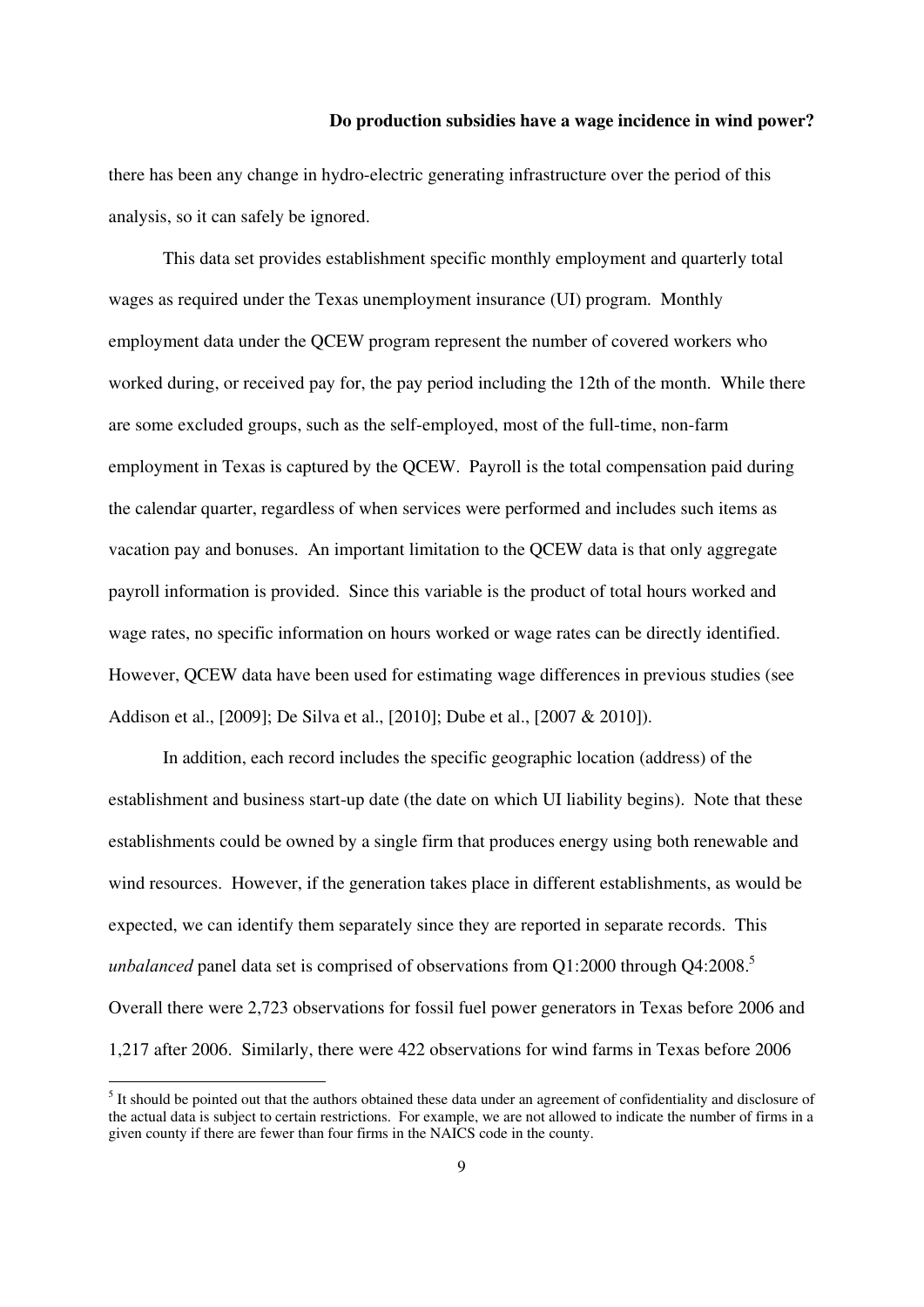and 132 after 2006. This gives us a total of 3,940 observations for fossil fuel power generators and 554 observations for wind energy producers.

Table 2 presents summary statistics for wages and employment by production type before and after 2006. There are no official data that suggest staffing patterns in the wind power generation industry. However, a recent study of the California renewable energy industry concluded that employment on wind turbine farms consists primarily of wind turbine technicians and wind farm operations managers.<sup>6</sup> Both of these occupations would appear to require some degree of technical expertise and training and result in specific skills. On the other hand, according to the U.S. Bureau of Labor Statistics May 2003 staffing patterns for electrical power generation, dominated by fossil fuel generation, about 40% of employment is in production and maintenance. The balance is in office and administrative support, management, financial management, and engineering/architecture. While the proportions of workforce with technical skills may differ between the two types of power generation, there is no reason to suppose that staffing patterns changed in either type over the course of this analysis.

On average, compared to fossil fuel employees, unconditional quarterly real wages for wind employees were about \$2,000 less than their fossil fuel counterparts before 2006, but about \$300 more after 2006. However, as pointed out by Pollin (2009), geographic location plays an important role when comparing wage differences in renewable and non-renewable industries. To control for this possibility, we examine the differences between renewable and non-renewable generation using the *relative* wage in each activity. The relative wage is calculated as the ratio of quarterly average wages for the given power producing establishments to the located county's

<sup>&</sup>lt;sup>6</sup> See Lindstrom, E. (2011) "Renewable Energy in the Inland Empire," Center of Excellence, Desert & San Diego/Imperial Regions, available at http://pdc.sbccd.cc.ca.us/Docs/ES\_Reports/Renewable\_Energy\_in\_the\_IE\_Apr2011.pdf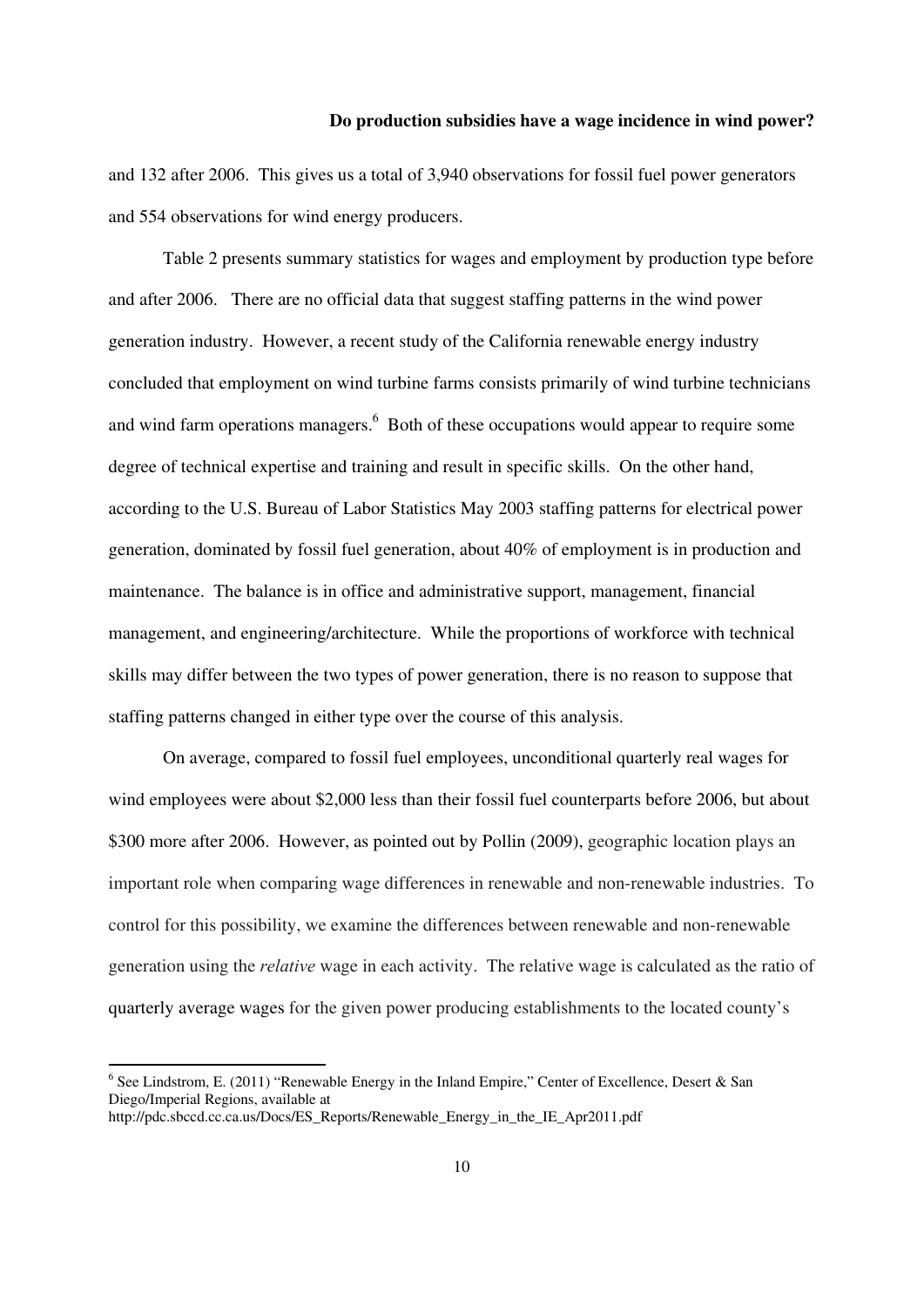non-power producing, non-farm industries. This captures location specific factors that influence wage levels and which are essential to making valid comparisons between urban and rural locations. A relative wage greater than one indicates that the average wages in the power industry are greater than average wages in all other non-farm industries in that county. More importantly, it provides a relative measure based on prevailing county wages. Using this ratio, renewable energy industry wages are not penalized for the fact that they often reflect locations where prevailing nominal wages across the industrial landscape are relatively low compared to metropolitan regions.

Table 2 summarizes the unconditional average payrolls and relative average wages. It can also be noted that workers in the fossil fuel industry earn, on average, about two and half times more than workers in other non-farm industries after 2006. Workers in the wind power industry earn about 2.2 times more than workers in the other non-farm industries in the relevant counties after 2006. In terms of quarterly real average wages, wages in wind power rose by 18.9% (\$3,168) compared to an increase of only 5.5% (\$900) in fossil fuel generation after 2006. More importantly, the relative average wage in the wind power sector increased by about 10.8% after 2006 compared to an increase of about 4.2% in fossil fuel generation, suggesting a gain of about 6.5%.

While real average quarterly wages in wind power increased by some 13.5% against real average quarterly wages in fossil fuel generation, the increase in *relative* wages for wind was clearly more modest. This difference may be a reflection of a broader effect of wind power on average county wages in the rural areas in which significant wind development has taken place. It could also reflect rising wages in oil and gas production in areas where wind and petroleum resources coincide. Anecdotal evidence in West Texas points to a substantial localized increase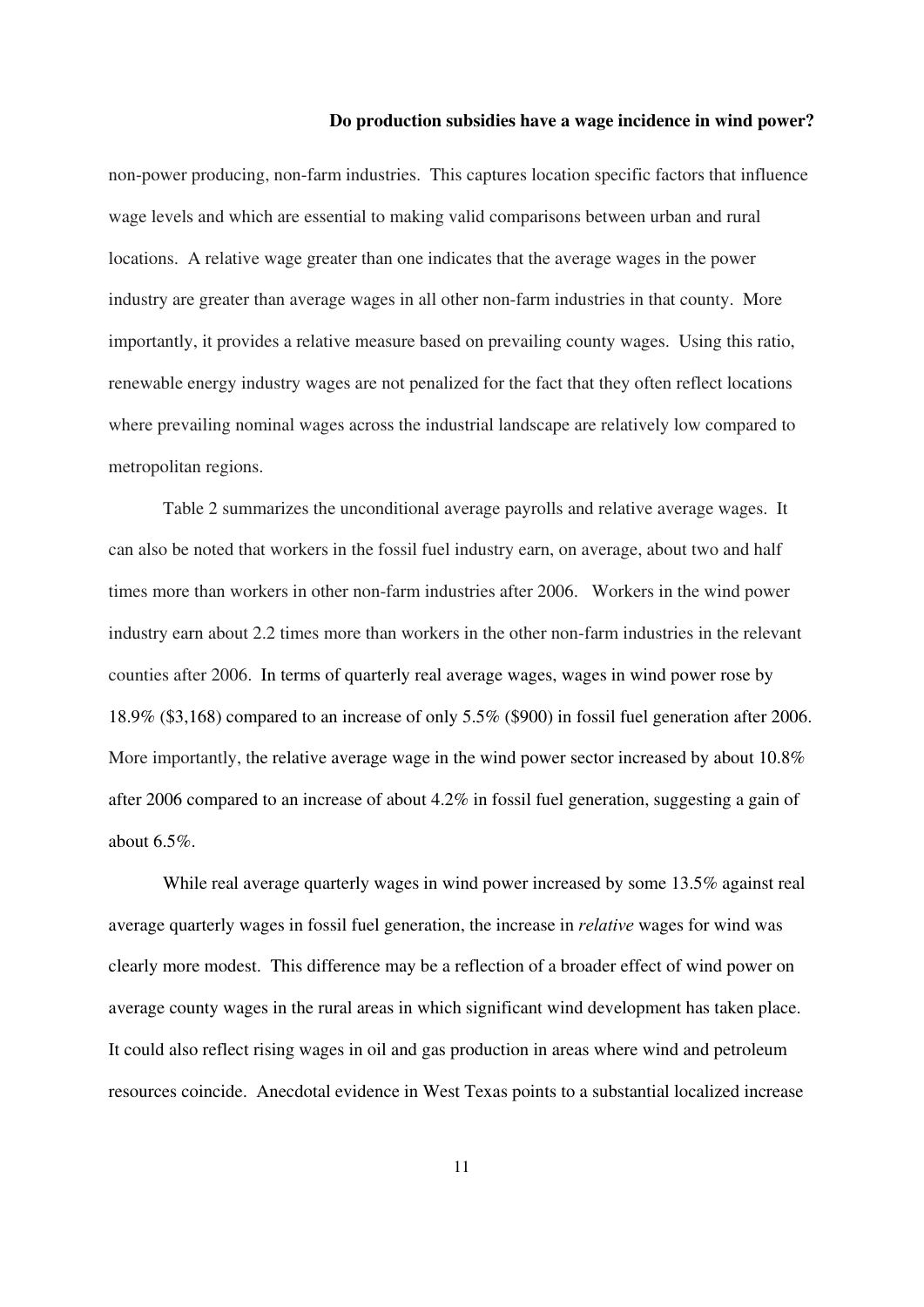in overall economic activity associated with spillovers from the expansion of wind power. If so, this suggests an even broader incidence of the PTC in the rural counties that witnessed significant wind development as average non-farm payrolls outstripped their counterparts in the more metropolitan regions. Note, this means that our estimates for the change in wind wages relative to wages in fossil fuel generation can only represent a lower bound for the actual change. Since, if investment and employment in wind power has raised average payrolls across all local industries, using the relative wage for wind power workers, expressed as relative to average county wages for all non-wind power employers, would understate their absolute change in comparison to thermal generation wages.

With respect to employment, fossil fuel generators tend to employ about 35 more workers per establishment than wind power generators after 2006. When considering the relative importance of the employer in total county employment in power generation, we compute the employment ratio of the establishment. The employment ratio is calculated as the ratio of quarterly average employment for a power producing establishment relative to located county's total power producing industry employment for a given quarter. Note that the maximum value for this variable is one and, in this case, that establishment has monopsony power within that industry in terms of demand for workers with the appropriate skill sets.

#### **4. Empirical Analysis**

#### **4.1** *Difference-in-Differences (DID) empirical model*

All wage comparisons in Table 2 are unconditional and, thus, should be viewed in that light. They serve the function of underscoring the importance of conditional analyses. Since we are interested in examining the indirect effect of the PTC on wages of "wind energy" producers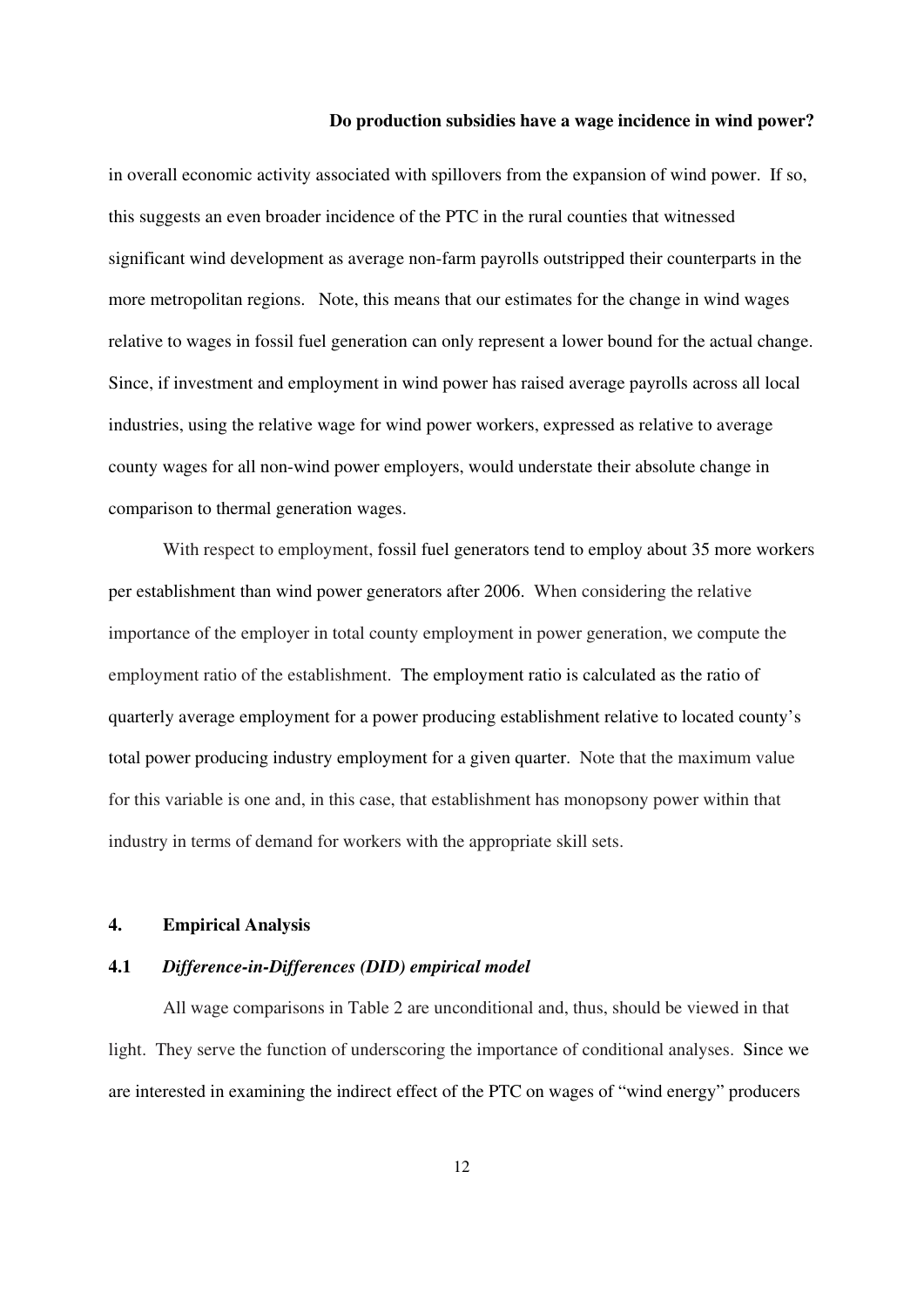relative to "brown energy" producers across the distribution, we specify the following simple Difference-in-Differences (DID) empirical model

$$
log(w_{ict}) - log(w_{\bar{j}ct}) = \alpha_t + \beta_1 W_i + \beta_2 A_t + \beta_3 (W_i \times A_t) + x'_{ict} + \mu_{ict}
$$
 (1)

where  $w_{ict}$  is the wages of energy establishment *i* in county *c* at time *t* and  $w_{\bar{j}ct}$  is the average wage for the power producing establishments' located county's non-power producing, non-farm industries.  $W_i$  is the dummy that identifies wind energy producers. The omitted group is the fossil fuel generators.  $A_t$  is a dummy to capture the structural shift that occurs with the availability of the PTC after 2006. We interact  $W_i$  with  $A_t$  to focus on structural changes following 2006. The vector  $x'_{ict}$  controls for establishment and market characteristics, and  $\mu_{ict}$ are the error terms. The terms  $\alpha_t$  is quarter (seasonal) fixed effects.

Next, if we to assume that the general trend in wage growth is not the same for energy producers and non-power producing, non-farm industries, then we can rewrite Equation (1) in the following form:

$$
\log(w_{ict}) = \alpha_t + \beta_1 W_i + \beta_2 A_t + \beta_3 (W_i \times A_t) + \log(w_{\bar{j}ct}) + x'_{ict} + \varepsilon_{ict}
$$
 (2)

which is the form we estimate.

Our main interest is in the coefficients  $\beta_1$  and  $\beta_3$ .  $\beta_1$  measures the average difference in relative wind wages compared to fossil fuel wages in Texas prior to the policy change while  $\beta_3$ captures the log change in the wind-fossil fuel wage gap in Texas from before to after the availability of the PTC.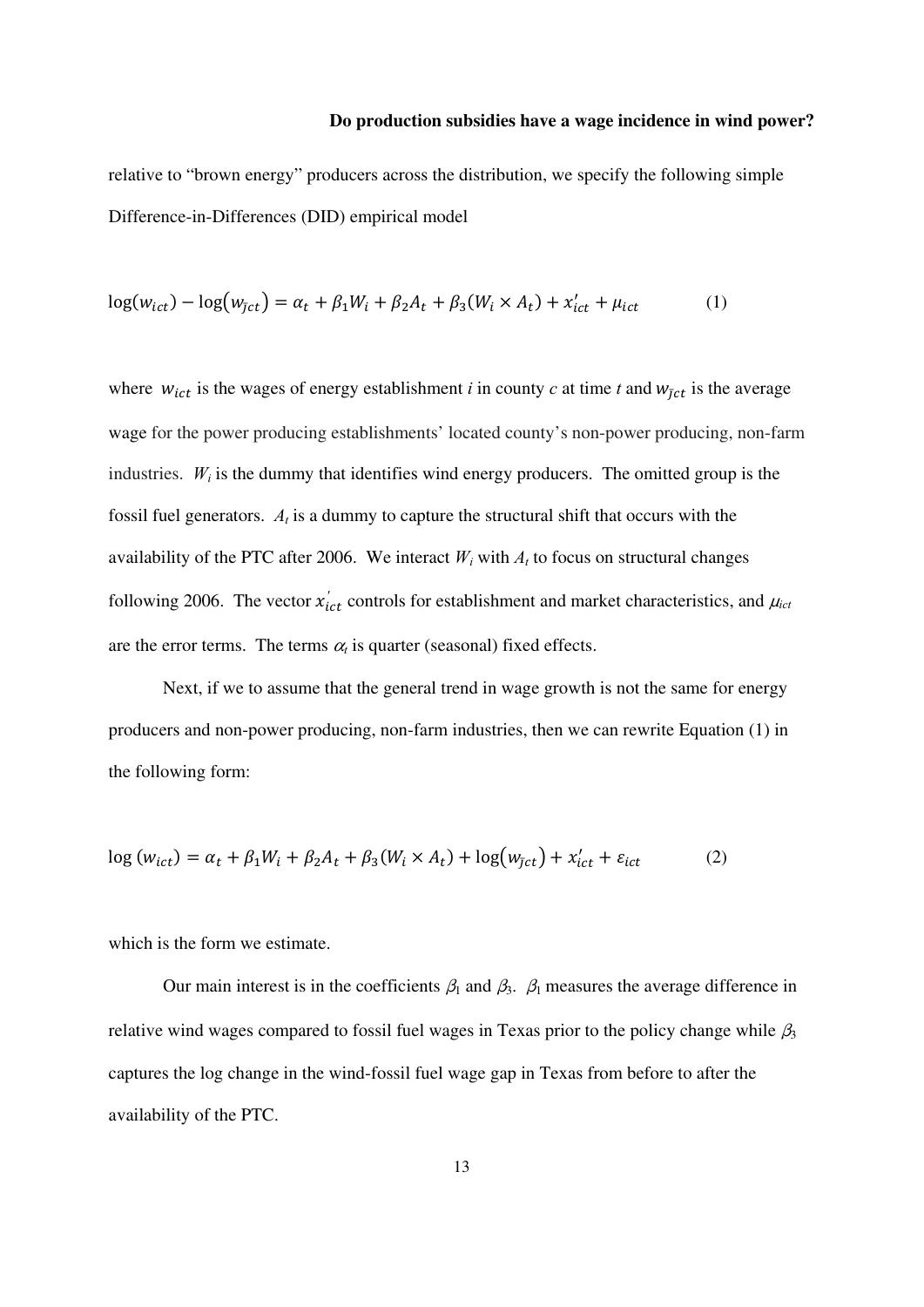When considering establishment controls, we include each establishment's employment ratio. As a market condition indicator, we include the fossil fuel cost index. The data for the fossil fuel cost index is acquired from U.S. Energy Information Administration (see http://www.eia.doe.gov).

We also estimate a slight variation of Equation (1) as expressed in the following form.

$$
rw_{ict} = \gamma_t + \beta_1 W_i + \beta_2 A_t + \beta_3 (W_i \times A_t) + x'_{ict} + \eta_{ict}
$$
\n
$$
\tag{3}
$$

where,  $rw_{ict}$  is the relative wage of energy establishment *i* in county *c* at time *t* and term  $\gamma_t$ controls for time (seasonal) effects.

We estimate Equations 2 and 3 with quarter effects that control for unobservable heterogeneities across quarters (seasons.) We do not use establishment level fixed effects since the variable of interest, the wind dummy, does not vary within a power generator.<sup>7</sup> Results are reported in Table 3. In the first column of Table 3, we report the results for log of real wages. Results indicate that, before the implementation of PTC, wind energy producers' relative wages are low compared to fossil fuel energy generators  $(\beta_1)$ . Note that our main interest is in the coefficient on the dummy for the interaction of the wind energy dummy and period following the renewal of the PTC in 2006,  $\beta_3$ . The estimation suggests that there is a statistical difference between relative wages for wind and fossil generators after 2006 compared to before. This means that the wind energy generators' wages have 'caught up' with fossil fuel based energy producers' wages after 2006.

 $<sup>7</sup>$  Also note that it will be ideal to use county fixed effects to control for unobservable regional heterogeneities. Due</sup> to limited number of wind energy producers locate in few counties we do not use county fixed effects in the estimation.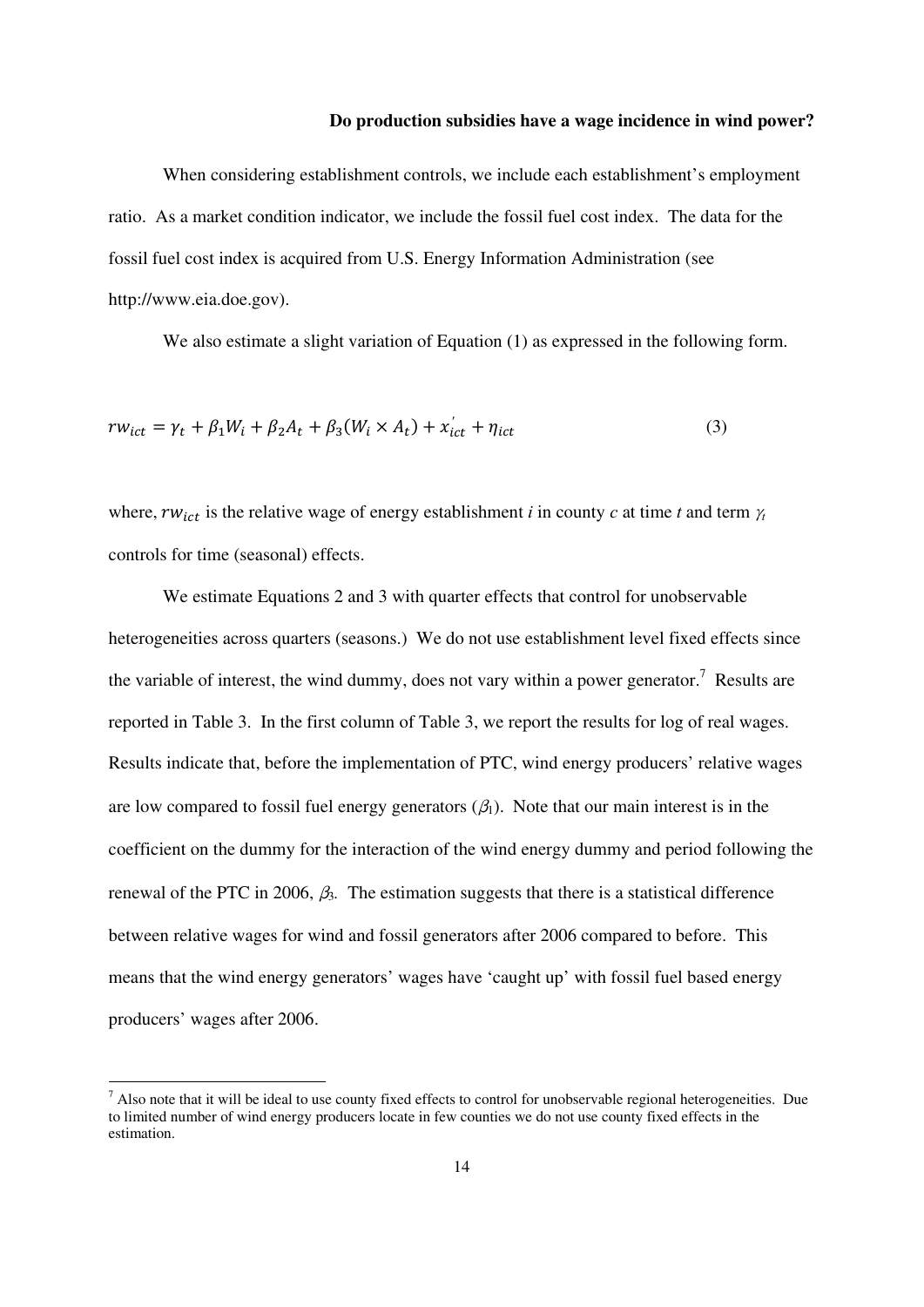In general, estimates on the coefficient of the employment ratio, i.e., the variable that captures possible market power, indicates that greater monopsony power appears to result in lower wages, as would be expected. Next we estimate Equation 3 and report them in column two. Qualitative results for  $\beta_1$  and  $\beta_3$  are similar to the results reported in Column 1. In general, the estimate for the coefficient on the fuel cost index variable suggests that the relative wages for energy industry employees increased as fuel costs increased.

#### **4.2** *Nonparametric Results using Racine and Li Method*

We are also interested in observing if there has been a distributional shift in wages after 2006. In this case a mean regression is insufficient to make predictions regarding wage distributions. We therefore draw conditional log wage density graphs for wind and fossil fuel power generators. We estimate the conditional log wages for wind and fossil fuel-based energy generators before and after 2006 using the non-parametric regression technique proposed by Racine and Li (2004.)

There are many advantages to using the Racine and Li (2004) estimation technique compared to others. Mainly, their method handles mixed discrete and continuous data in a satisfactory manner unlike other conventional nonparametric techniques. It is widely noted that a frequency estimator can be used to obtain consistent nonparametric estimates of a joint probability density function (PDF) in the presence of discrete variables. However, this frequency-based approach divides the sample into many cells. In some cases, the number of observations in each "bin" may be insufficient to ensure the accurate nonparametric estimation of the PDF of the remaining continuous variables. $\delta$  In these situations, the conventional frequency estimator cannot be applied.

 $8$  Furthermore, Racine and Li (2004) also note that it is common to encounter situations where the number of cells exceeds the number of observations.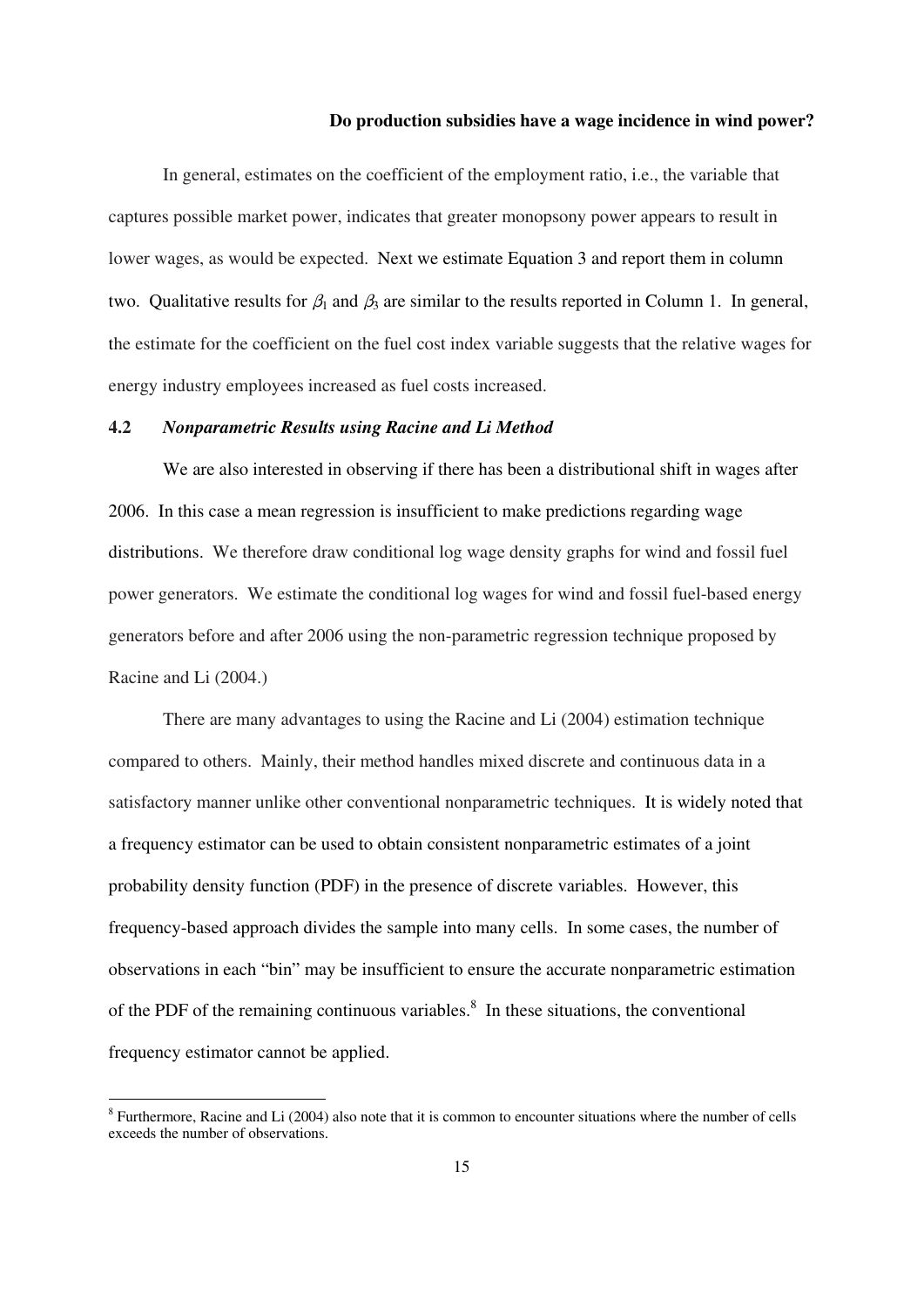Aitchison and Aitken (1976) proposed a nonparametric kernel method for estimating a joint distribution defined over binary data. The main advantage that their method has over the conventional frequency estimator is that it does not divide the sample into cells. A weakness of their method is that in mixed discrete and continuous variable settings, it is known to "fail" when modeling "fat / thin-tailed" continuous data.<sup>9</sup>

There are several theoretical papers on the properties of cross-validation methods with only continuous variables (e.g.,Häardle and Marron [1985]), or with only discrete variables (e.g., Hall [1981], Grund [1993] and Grund and Hall [1993]). Other than papers by Tutz (1991) and Ahmad and Cerrito (1994), not much attention has been paid to the more general and interesting case of mixed discrete and continuous variables. However, Racine and Li (2004) notes that these papers only demonstrate that their estimators are consistent. They do not establish the asymptotic distributions of their estimators.

In their paper, Racine and Li (2004) have closed this gap by establishing the asymptotic distribution of an estimator and its consistency. They provide a theoretical foundation for a consistent kernel estimator of a joint PDF defined over mixed continuous and discrete data that employs least-squares cross-validation selection of the smoothing parameters.<sup>10</sup> Their technique is even valid for finite samples. Note that we have very few "wind power generators" observations compared to "fossil fuel-based power generators" observations. Therefore, we employ the Racine and Li (2004) data driven method to estimate Equations 2 and 3 and analyze the differences in wage distributions before and after 2006.

Consider the following empirical model:

 $9$  Hall (1987a, 1987b) notes that this weakness results, in part, from the use of the likelihood cross-validation bandwidth selection process.

 $10$  Note that they obtain rates of convergence of the smoothing parameters to benchmark optimal values, and establish the asymptotic normality of the estimator.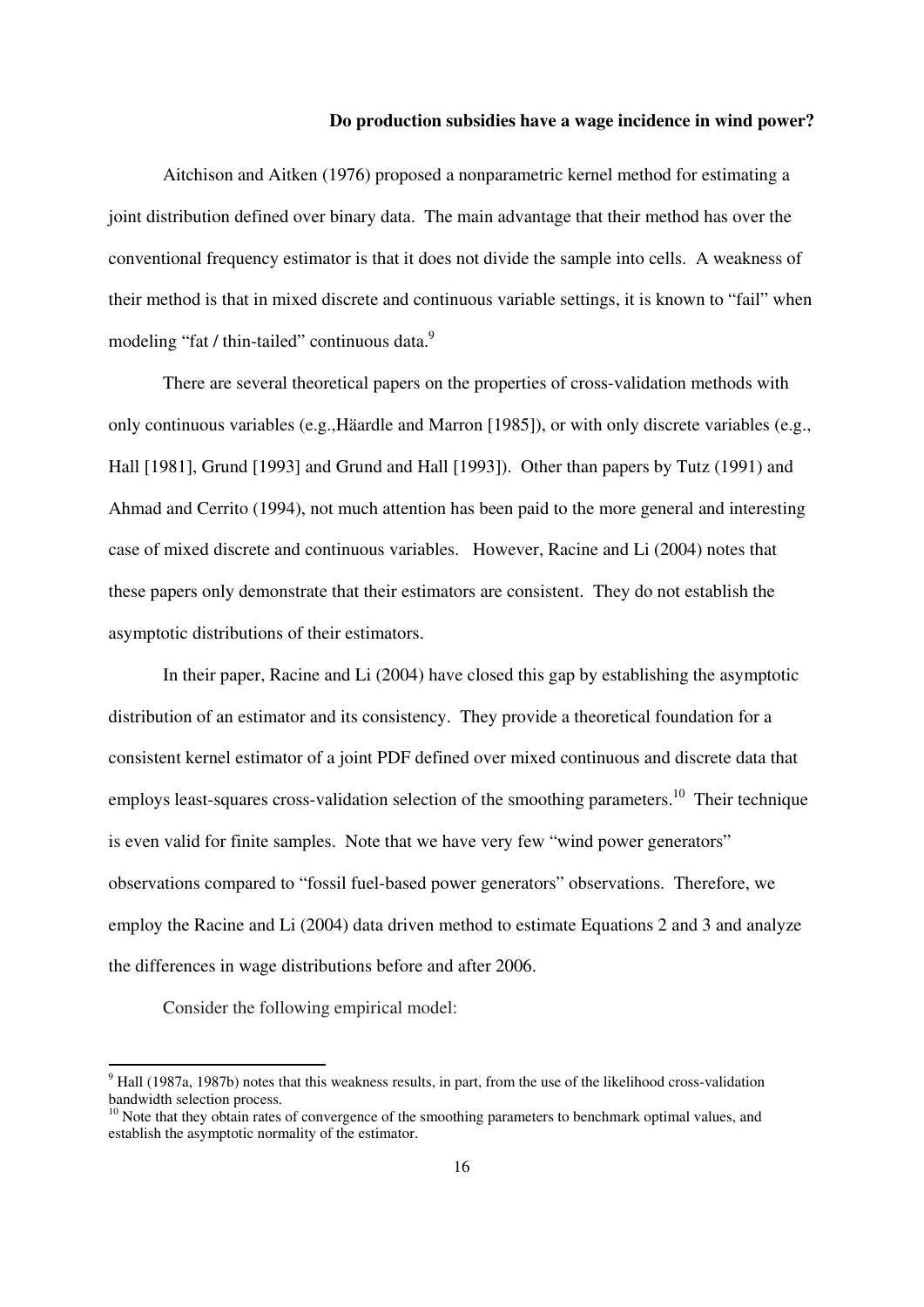$$
w_{ict} = g(X_{ict}) + u_{ict} \tag{4}
$$

where  $g(\cdot)$  has an unknown functional form. We use  $g(X_{ict}) = g(X_{ict}^k, X_{ict}^d)$  to denote the joint density function of  $(X_{ict}^k, X_{ict}^d)$  where  $X_{ict}^k$  are continuous variables and  $X_{ict}^d$  are discrete variables. Optimal smoothing parameters for  $g(·)$  were chosen using the "leave-one-out cross-validation" method for estimating the fitted values. Bandwidths were chosen using Silverman's rule of thumb and bi-weight kernels. The continuous variables we employ are power producing establishment's average real log of wages, non-farm industries average real log of wages, employment ratio, and fossil fuel cost index. The dummy variables are the post-2006 period, wind energy production dummy, and quarter dummies. In essence we can estimate Equation 2 and 3 using Equation 4. Then the predicted values for *before* and *after* 2006 log wages from this estimation (using Equation 1) are graphed in Figure 2. In Figure 3 we graph wind and fossil fuel-based generators' wage distribution before and after for clear comparison. As can be seen, the estimated log wages for wind energy generators are lower before 2006 and not different after 2006 compared to fossil fuel-based power produces.

A Kolmogorov-Smirnov (K-S) test for equality of distribution functions rejects the null hypothesis of equality of distributions at 95 percent confidence for both logs of wind and fossil based energy producers' wages before and after 2006 (Figure 2). We next test for equality of wage distributions of wind and fossil fuel-based energy generators before 2006 and after 2006 as drawn in Figure 3. Again the K-S test rejects the null hypothesis of equality of distributions at 95 percent confidence between wind and fossil fuel power generators before 2006 (first panel).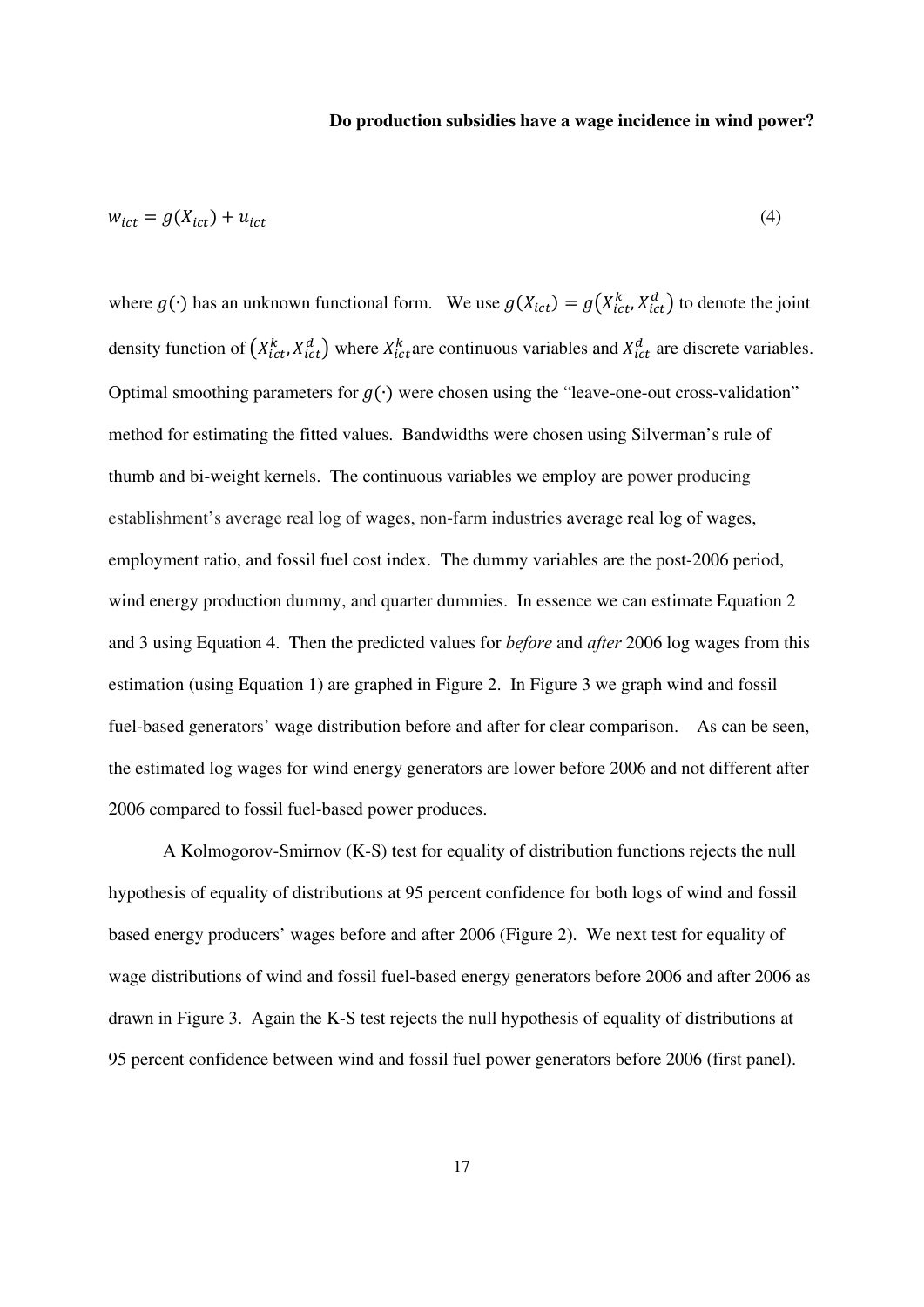However, K-S test fails to reject the null at 95 percent confidence for wage distributions between wind and fossil fuel based energy producers after 2006 (second panel).

We also conduct a two sample *t*-test on the predicted conditional densities from the Racine and Li (2004) method. These results are reported in Table 4. Results indicate that, after 2006, both wind and fossil fuel power generators' wages have increased. However, one can see that wind power wages have increased more (by about 20%) compared to fossil fuel power producers (5.8%). Table 4 also notes that there is no statistical difference between wind and fossil fuel generators' wages after 2006.

Next we re-estimate the model using relative wages (Equation 3). In Figure 4 we have drawn the conditional distributions. Qualitative results are in agreement with what we find using the log wage.<sup>11</sup> However, relative wages indicate that wind based energy producers' wages have increased compared to fossil fuel-based energy generators. This result is statistically significant.

#### **4.3** *Robustness Checks*

 In order to check the robustness of our results, we estimate a number of alternative specifications. First, we address the problem of within-group correlation raised by Moulton (1990). If this is the case, the standard errors in our model may be underestimated. We employed clustered standard errors at the establishment level to overcome this potential problem. Bertrand, Duflo, and Mullainathan (2004), however, show that clustered standard errors can be biased downward in panel data if serial correlation is present. One approach that they recommend is to collapse the time dimension of the data down to two periods. To do this in our application, we focus only on establishments that were present both before and after 2006. We

<sup>&</sup>lt;sup>11</sup> We also conduct a two sample *t*-test on the predicted conditional densities and results are qualitatively similar to the log density results. We have excluded the Table in order to save space and can provide these results upon request.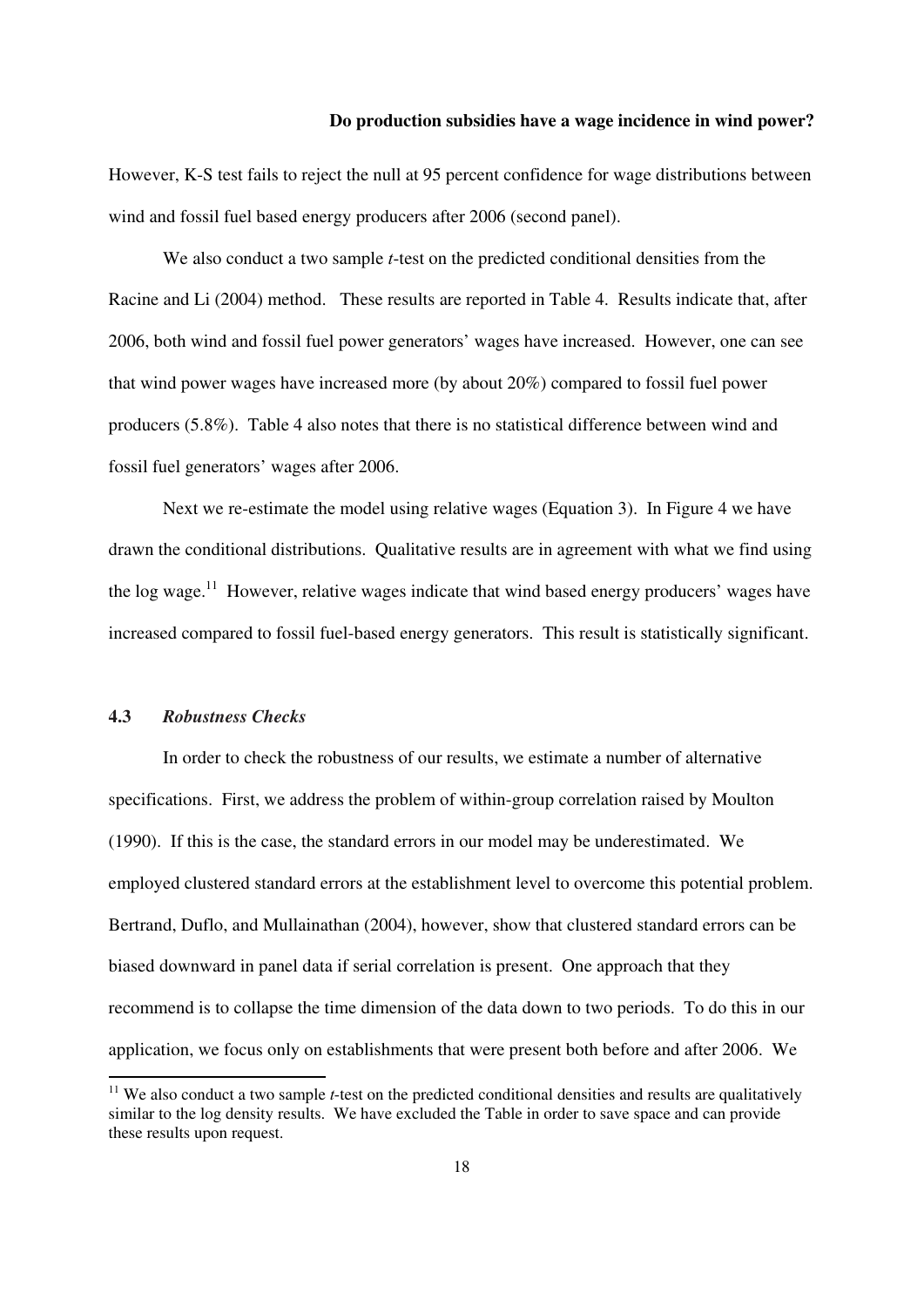then aggregate the pre and post-2006 quarterly data by per-establishment and re-estimate equations 1 and 2. When collapsing the data we lose a large number of observations and hence the degrees of freedom. We end up with 274 observations with 192 degrees of freedom. This is a very common problem in DID models. These results are presented in Table 5, Columns 1 and  $2^{\circ}$ 

 One could question whether the wind wages were already experiencing an upward trend prior to 2006 either in absolute terms or relative to the fossil fuel wages. To investigate this issue, we estimate the log and relative wage models using only establishment-level data from the pre-2006 time period and include time variables to measure the trends in wages over the relevant period. To test for differences in the trend across fossil fuel and wind generators, the model includes an overall trend term interacted with indicator variables for the wind sector. We report the results in the last two Columns of Table 5. The estimation results indicate that the wind wages had been declining before 2006 but the estimated effect is statistically insignificant. Hence, we conclude that, prior to 2006, the wind wages were not trending upwards.

Finally one could use an alternative control group to check the validity of the original DID results. Gruber, (1996) notes that if the results with the alternative control group are different from the DID with the original control group, then the original DID is likely to be biased. We consider hydro-electric as an alternative control since it is another renewable energy source of power for electricity generation but one that is not affected by PTCs. We report these results in the last two columns of Table 5. Results indicate that wages for wind energy generators have increased since 2006 and results are consistent with original DID findings. However, one should note that there have not been any additional hydro-electric power generators built in TX during this sample period.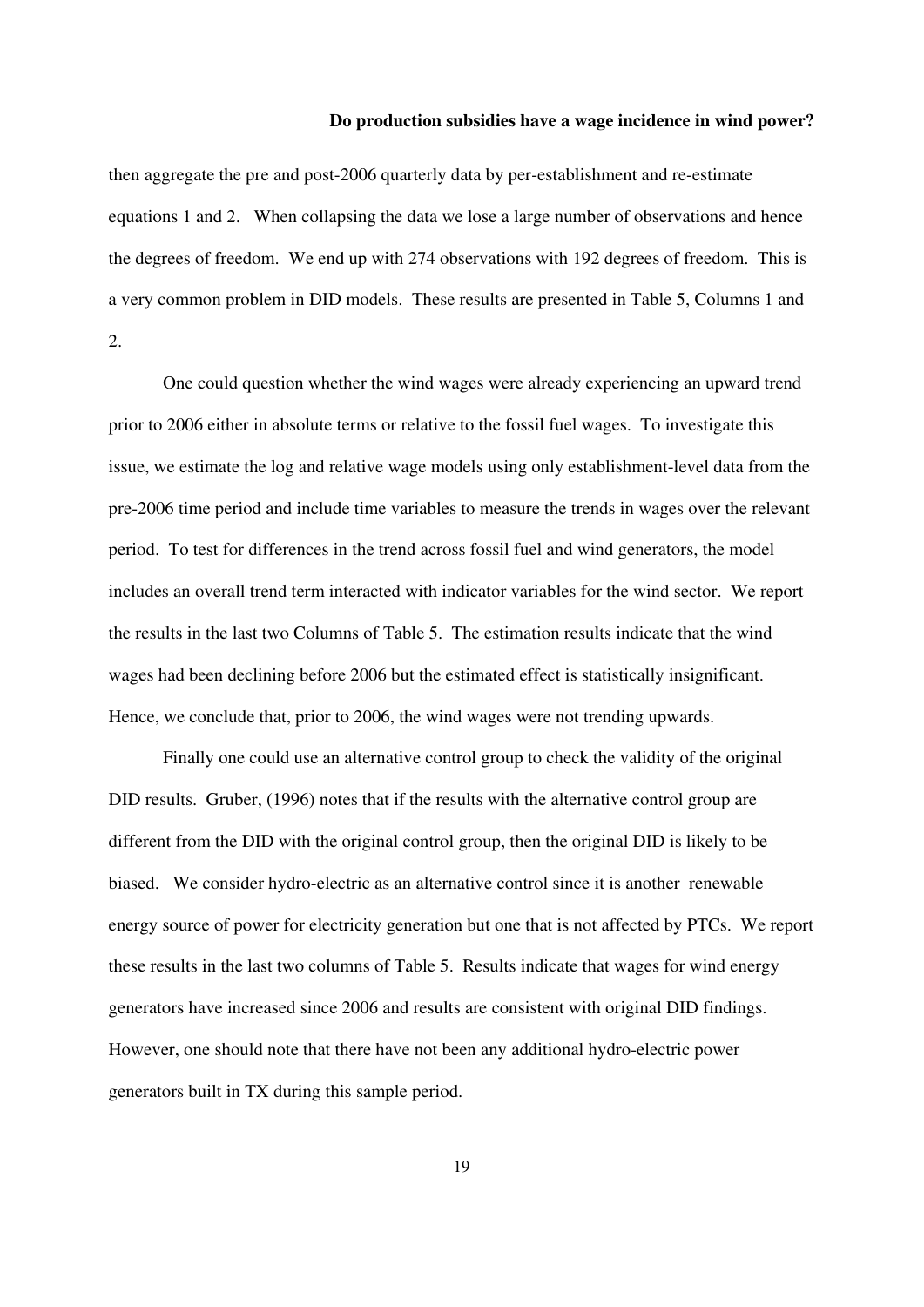#### **5. Conclusion**

As far as we know, this is the first field study to analyze the relative wages in the wind power industry. Our parametric and nonparametric results indicate that relative wind industry wages increased across the wage distribution, by establishment, and demonstrated significant improvement in the post-2006 period. These wage effects followed the capacity expansion in wind power that occurred right after the assured, *ex ante* extension of the Production Tax Credit was legislated in 2006. In short, conditional wind energy wages have reached at least approximate equivalence to wages in thermal power generation after correction for locationspecific factors.

To the extent that the PTC encouraged the expansion of the wind power industry in Texas during this period, the subsidy was at least partially captured by workers in the form of higher compensation. While the PTC is widely regarded as a policy tool to promote sustainable and clean electricity generation by attracting private sector investment, its indirect incidence should be kept in mind. Advocates of balanced regional growth, or rural development, may find additional support for arguments in favor of establishing long-term availability of wind energy subsidies.

This paper also validates the observation made by Pollin et al. (2009), that investment expenditure in green industry infrastructure increases wages at all levels. Moreover, geographic location plays an important role when comparing wage differences in renewable and nonrenewable industries.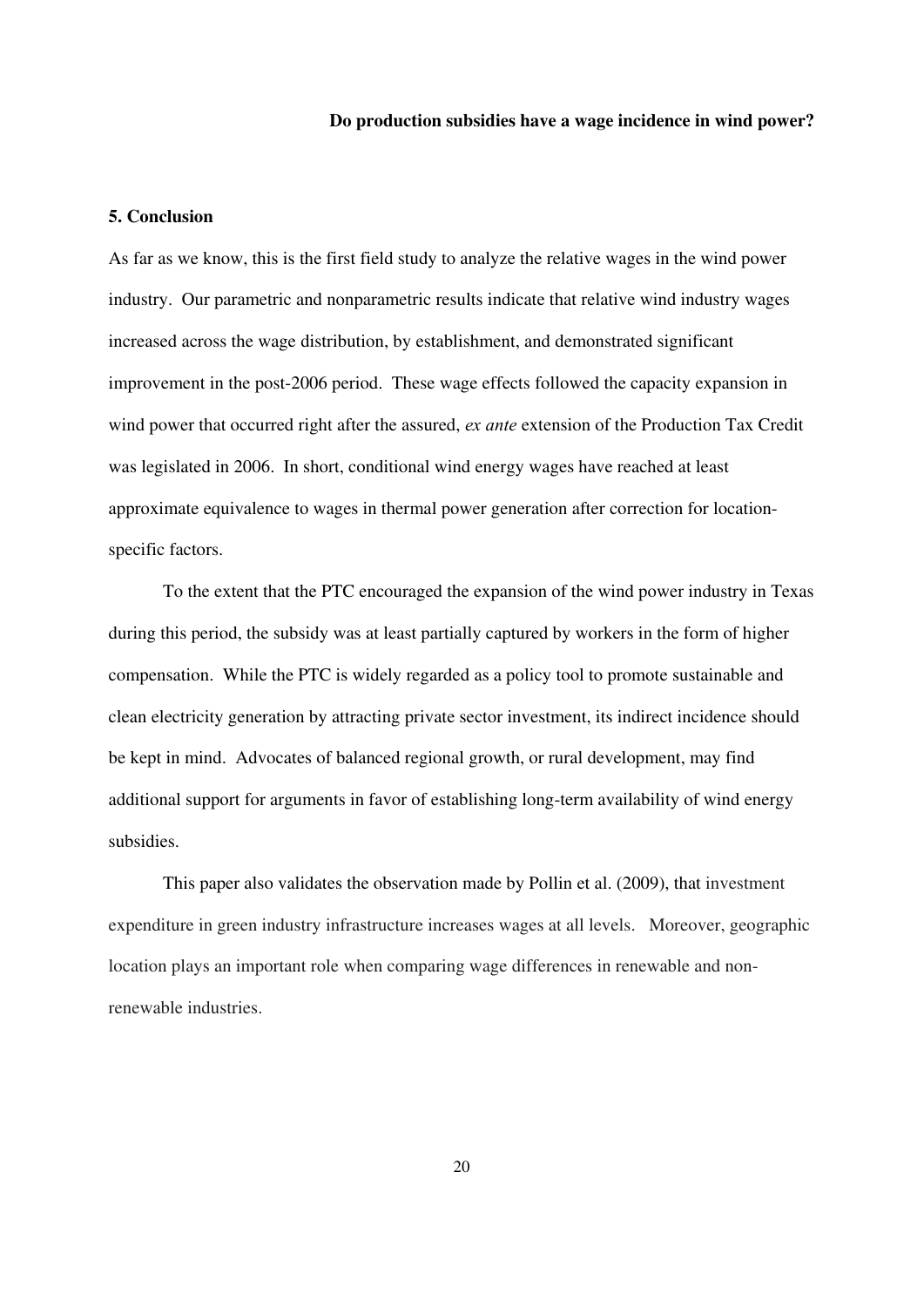#### **References:**

- Addison, John T., McKinley L. Blackburn, and Chad D. Cotti (2009). "Do minimum wages raise employment? Evidence from the U.S. retail-trade sector" *Labour Economics*, 16(4): 397 408.
- Ahmad, I.A. and P.B. Cerrito (1994). "Nonparametric estimation of joint discrete-continuous probability densities with applications." *Journal of Statistical Planning and Inference* , 41: 349- 364.
- Aitchison, J. and C.G.G. Aitken (1976). "Multivariate binary discrimination by the kernel method." *Biometrika*, 63: 413-420.
- Arulampalam, W., Devereux, M. P. and Maffini, G. (2010). "The Direct Incidence of Corporate Income Tax on Wages." IZA Discussion Paper No. 5293.
- Bond, Christopher S. (2009). "Yellow Light on Green Jobs," U.S. Senate Sub-Committee on Green Jobs and the Economy, A Report by the U.S. Senate Subcommittee on Green Jobs and the New Economy.
- Bertrand M, E Duflo and S Mullainathan (2004). How much should we trust differences-in differences estimates? *The Quarterly Journal of Economics*, 119 (1): 249-275.
- De Silva, Dakshina G., Robert P. McComb, Young-Kyu Moh, Anita R. Schiller, and Andres J. Vargas (2010). "The Effect of Migration on Wages: Evidence from a Natural Experiment." *American Economic Review*, 100(2): 321–26.
- Dube, A., S Naidu, and Michael Reich (2007). "The economic effects of a citywide minimum wage" *Industrial and Labor Relations Review*, 60(4): 522-543.
- Dube, A., T. William Lester, and Michael Reich (2010). "Minimum Wage Effects Across State Borders: Estimates Using Contiguous Counties" *The Review of Economics and Statistics*, 92(4): 945–964.
- Grund, B. (1993), "Kernel estimators for cell probabilities." *Journal of Multivariate Analysis*, 46, 283-308.
- Grund, B. and P. Hall (1993). "On the performance of kernel estimators for high-dimensional sparse binary data." *Journal of Multivariate Analysis*, 44: 321-344.
- Gulen, G., Michelle Foss, Dimitry Volkov, Ruzanna Makaryan (2009). RPS in Texas Lessons Learned & Way Forward  $32<sup>nd</sup>$  IAEE International Conference. Online Proceedings. http://www.usaee.org/usaee2009/submissions/OnlineProceedings/Gulen%20et%20al.pdf
- Häardle, W. and J.S. Marron (1985). "Optimal bandwidth selection in nonparametric regression function estimation," *The Annals of Statistics*, 13: 1465-1481.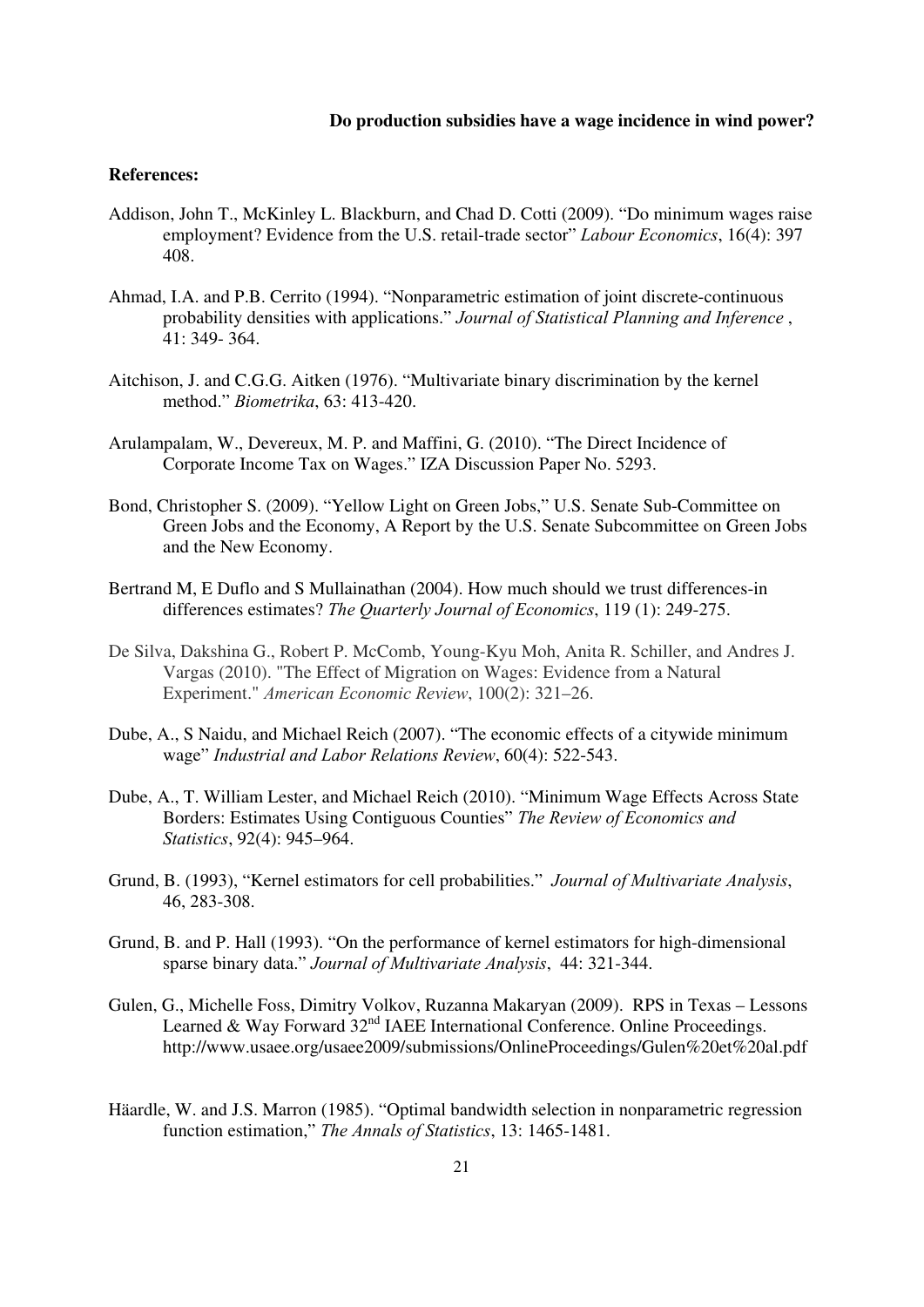- Hall, P. (1981). "On nonparametric multivariate binary discrimination," *Biometrika*, 68: 287 294.
- Hall, P. (1987a). "On Kullback-Leibler loss and density estimation," *The Annals of Statistics*, 15: 1491-1519.
- Hall, P. (1987b). "On the use of compactly supported densities in problems of discrimination," *Journal of Multivariate Analysis*, 23: 131-158.
- Lewis, Joanna I. and Ryan H. Wiser (2007). Fostering a renewable energy technology industry: An international comparison of wind industry policy support mechanisms, *Energy Policy*, 35(3): 1844-1857.
- Lindstrom, E. (2011) "Renewable Energy in the Inland Empire," Center of Excellence, Desert & San Diego/Imperial Regions, available at http://pdc.sbccd.cc.ca.us/Docs/ES\_Reports/Renewable\_Energy\_in\_the\_IE\_Apr2011.pdf
- Moulton, Brent R. (1990). "An Illustration of a Pitfall in Estimating the Effects of Aggregate Variables on Micro Units," *Review of Economics and Statistics* 72(2): 334-38.
- Pollin, Robert, James Heintz, and Heidi Garrett-Peltier (2009). "The Economic Benefits of Investing in Clean Energy: How the Economic Stimulus Program and New Legislation Can Boost U.S. Economic Growth and Employment," Center for American Progress and Political Economy Research Institute, June http://www.peri.umass.edu/fileadmin/pdf/other\_publication\_types/green\_economics/eco nomic\_benefits/economic\_benefits.PDF
- Pollin, R., James Heintz, and Heidi Garrett-Peltier (2010). "Clean Energy Investments for the U. S. Economy: Researching the Effects on Employment Opportunities and Economic Growth." Department of Economics and Political Economy Research Institute, University of Massachusetts-Amherst. Working Paper.
- Racine J. and Q. Li (2004). "Nonparametric estimation of regression functions with both categorical and continuous data." *Journal of Econometrics* 119 (1): 99-130.
- Summers, Lawrence H. (1981), "Taxation and Capital Accumulation in a Life-Cylce Growth Model," *American Economic Review*, 533-544.
- Tutz, G. (1991). "Consistency of cross-validatory choice of smoothing parameters for direct kernel estimates," *Computational Statistics Quarterly*, 4: 295-314.
- U.S. Energy Information Administration EIA Independent Statistics and Analysis. http://www.eia.doe.gov
- Wiser, Ryan (2007). "Wind Power and the Production Tax Credit: An Overview of Research Results." Testimony Prepared for a Hearing on "Clean Energy: From the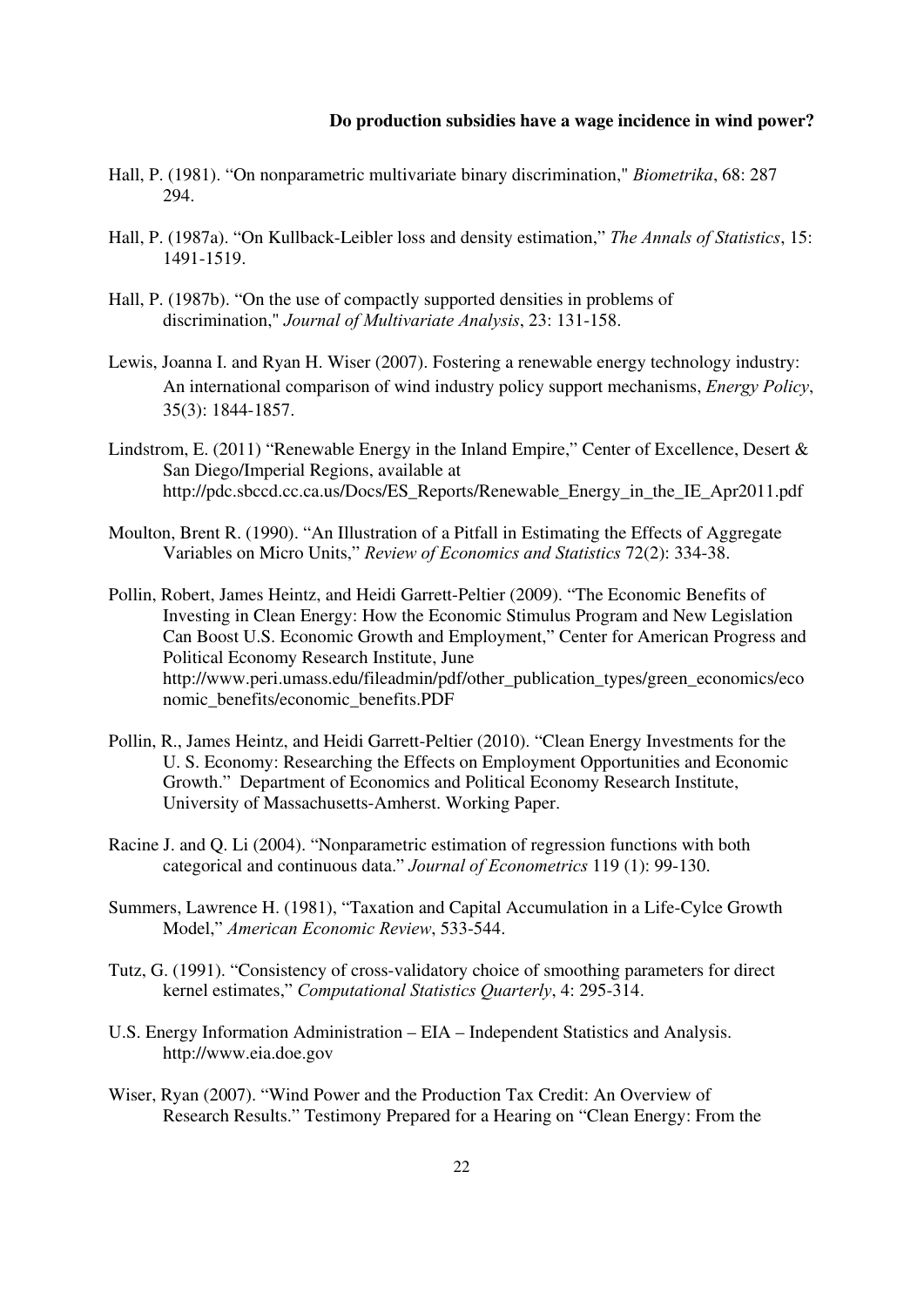Margins to the Mainstream" Senate Finance Committee, Lawrence Berkeley National Laboratory / PUB-971.

Wiser, R., M. Bolinger, G. Barbose (2007). Using the Federal Production Tax Credit to Build a Durable Market for Wind Power in the United States. *The Electricity Journal*, 20(9): 77- 88.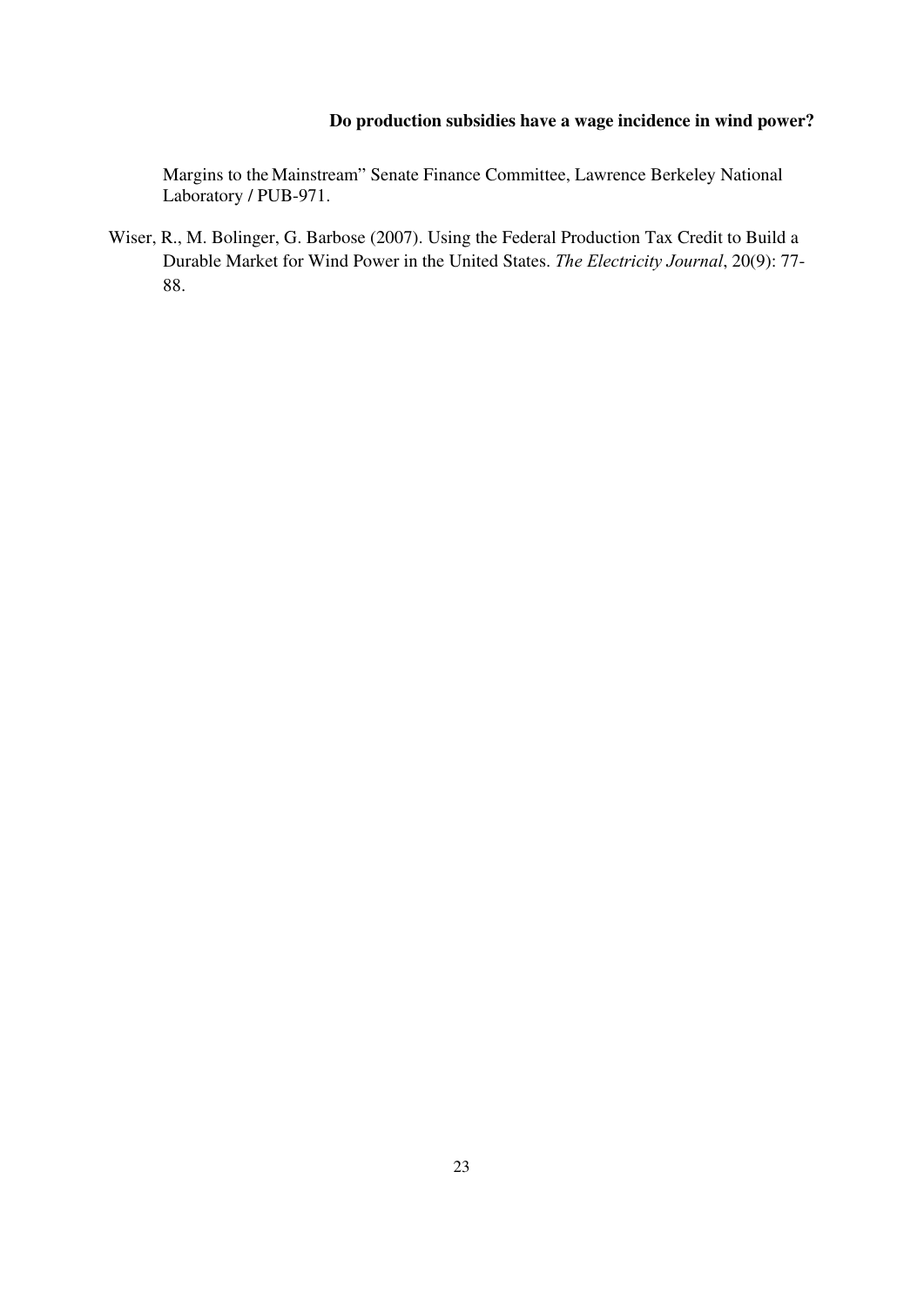| Table 1: History of FTC and Related Development activity<br><b>Legislation</b><br>Date enacted<br>Wind capacity (MW) |          |                                    |  |  |
|----------------------------------------------------------------------------------------------------------------------|----------|------------------------------------|--|--|
|                                                                                                                      |          | built in PTC window                |  |  |
| Section 1914, Energy Policy Act of 1992 (P.L.<br>$102 - 486$                                                         | 10/24/92 | 894<br>$(1994$ -June 1999)         |  |  |
| Section 507, Ticket to Work and Work Incentives<br>Improvement Act of 1999 (P.L. 106-170)                            | 12/19/99 | 1764<br>$(July 1999-2001)$         |  |  |
| Section 603, Job Creation and Worker Assistance<br>Act (P.L. 107-147)                                                | 03/09/02 | 2078<br>$(2002 - 2003)$            |  |  |
| Section 313, The Working Families Tax Relief<br>Act, $(P.L. 108-311)$                                                | 10/04/04 | 2792<br>$(2004 - 2005)$            |  |  |
| Section 1301, Energy Policy Act of 2005 (P.L.<br>$109-58$                                                            | 08/08/05 | 7703<br>$(2006 - 2007)$            |  |  |
| Section 201, Tax Relief and Health Care Act of<br>2006 (P.L. 109-432)                                                | 12/20/06 | $18262 (8545*)$<br>$(2008 - 2009)$ |  |  |

**Table 1: History of PTC and Related Development activity** 

\*For 2008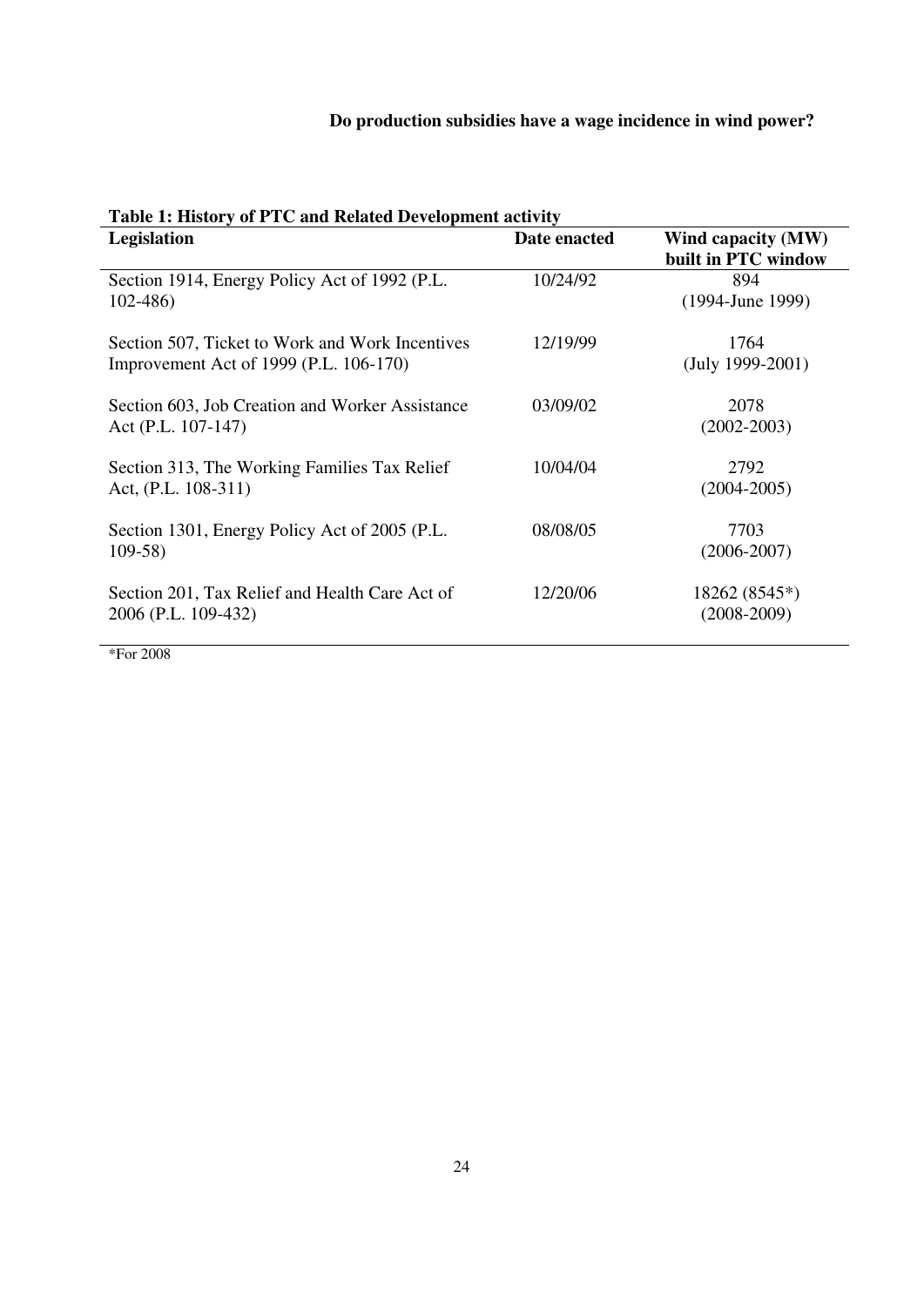

**Figure 1: Net Capacity Additions** 

**Net Capacity Additions in US Net Capacity Additions in TX**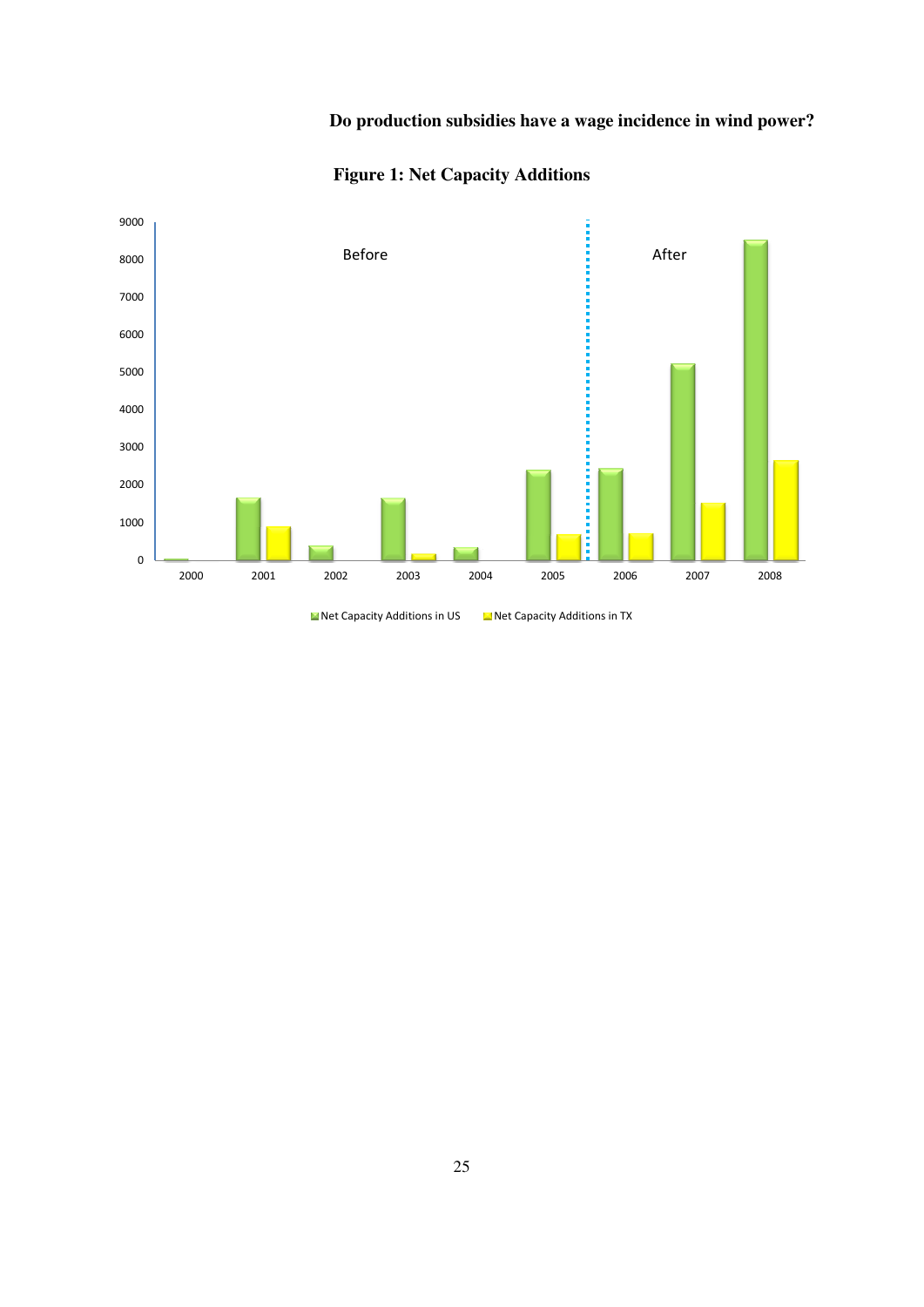|                                    | Power generation type |            |                    |            |  |
|------------------------------------|-----------------------|------------|--------------------|------------|--|
|                                    | Wind                  |            | <b>Fossil fuel</b> |            |  |
|                                    | <b>Before</b>         | After      | <b>Before</b>      | After      |  |
| Average real quarterly wages (\$)  | 13,536.79             | 16,704.10  | 15,521.99          | 16,420.23  |  |
|                                    | (4,828.72)            | (6,549.77) | (5,536.91)         | (5,752.71) |  |
| Log (average real quarterly wages) | 9.456                 | 9.655      | 9.590              | 9.648      |  |
|                                    | (.337)                | (.366)     | (.351)             | (.347)     |  |
| Relative wages                     | 1.966                 | 2.206      | 2.365              | 2.469      |  |
|                                    | (.546)                | (.726)     | (.764)             | (.871)     |  |
| Average employment                 | 73.562                | 72.667     | 91.136             | 102.384    |  |
|                                    | (94.369)              | (66.127)   | (336.543)          | (363.442)  |  |
| Employment ratio                   | .273                  | .233       | .248               | .330       |  |
|                                    | (.327)                | (.333)     | (.335)             | (.350)     |  |

# **Table 2: Establishment Level Summary Statistics**

Standard deviations are in parentheses.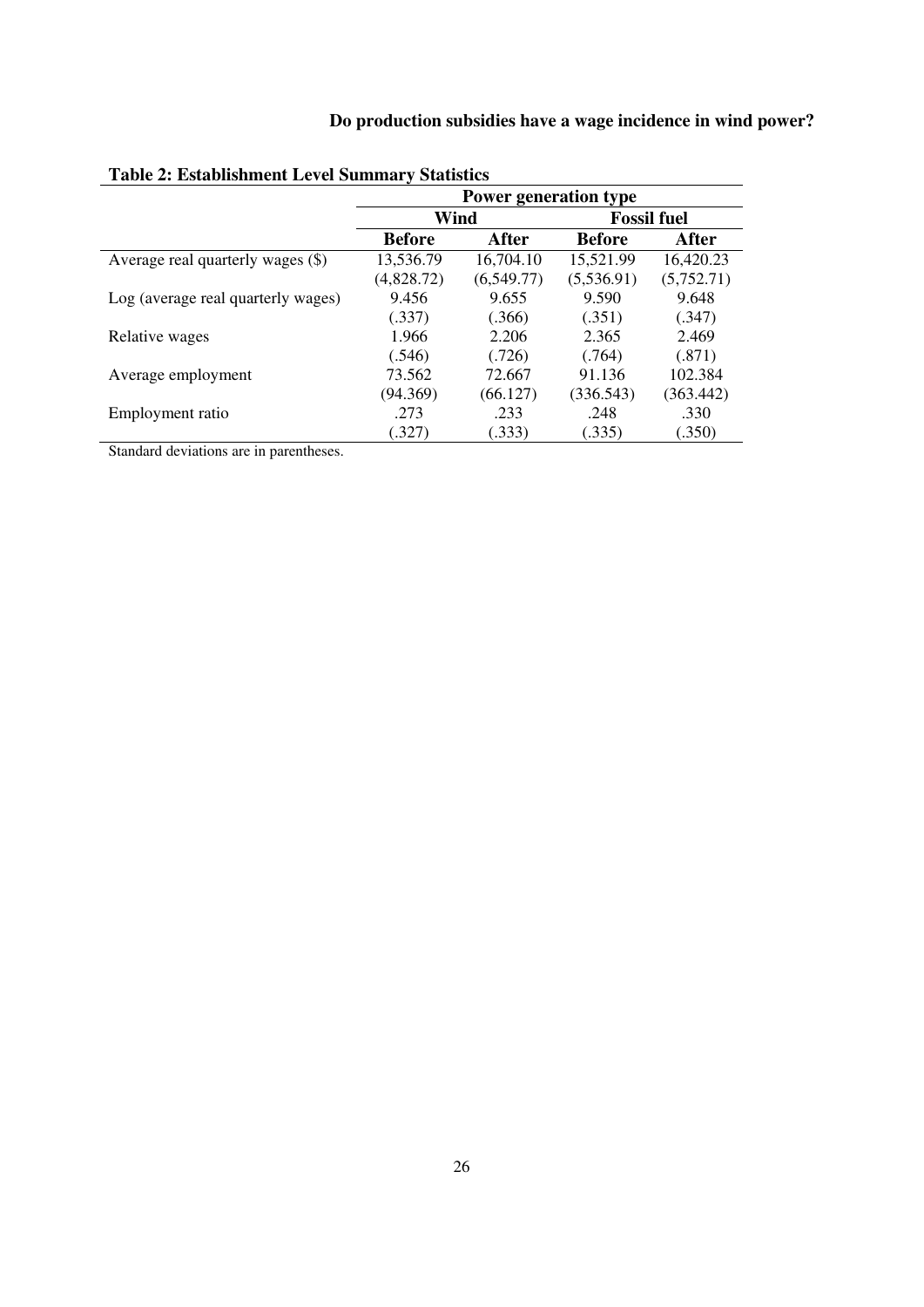| <b>Variable</b>                               | Log of real | <b>Relative wages</b> |  |
|-----------------------------------------------|-------------|-----------------------|--|
|                                               | wages       |                       |  |
|                                               | (1)         | (2)                   |  |
| Wind $(\beta_1)$                              | $-148**$    | $-.390**$             |  |
|                                               | (.016)      | (.031)                |  |
| Since 2006 $(\beta_2)$                        | $.029**$    | .060                  |  |
|                                               | (.014)      | (.035)                |  |
| Wind $\times$ Since 2006 ( $\beta_3$ )        | $.088**$    | $.134*$               |  |
|                                               | (.035)      | (.074)                |  |
| Log of non-farm industries average real wages | $.524***$   |                       |  |
|                                               | (.120)      |                       |  |
| Employment ratio                              | $-.083***$  | $-.029$               |  |
|                                               | (.014)      | (.031)                |  |
| Log of fossil fuel cost index                 | $.071**$    | $.121**$              |  |
|                                               | (.025)      | (.056)                |  |
| <b>Quarter Effects</b>                        | Yes         | Yes                   |  |
| Number of observations                        | 4494        | 4494                  |  |
| Adjusted $R^2$                                | .164        | .093                  |  |

**Table 3: Regression Results for Wages** 

Robust standard errors are in parentheses. \*\*\* Denotes statistical significances of 99%, \*\* denotes statistical significances of 95%, and \* denotes statistical significances of 90%.

| Table 4: Conditional Log wage Distributions' Mean Differences using Kacine and Li Method |               |        |                   |  |
|------------------------------------------------------------------------------------------|---------------|--------|-------------------|--|
| <b>Power generation type</b>                                                             | <b>Before</b> | After  | <b>Difference</b> |  |
|                                                                                          |               |        | $(After-Before)$  |  |
| Fossil fuel                                                                              | 9.592         | 9.649  | $.058***$         |  |
|                                                                                          | (.004)        | (.008) | (.009)            |  |
| Wind                                                                                     | 9.453         | 9.655  | $.201***$         |  |
|                                                                                          | (.013)        | (.026) | (.029)            |  |
| <b>Difference</b>                                                                        | $.139***$     | .005   |                   |  |
| $(Fossil fuel - Wind)$                                                                   | (.014)        | (.027) |                   |  |

#### **Table 4: Conditional Log Wage Distributions' Mean Differences using Racine and Li Method**

Standard deviations are in parentheses.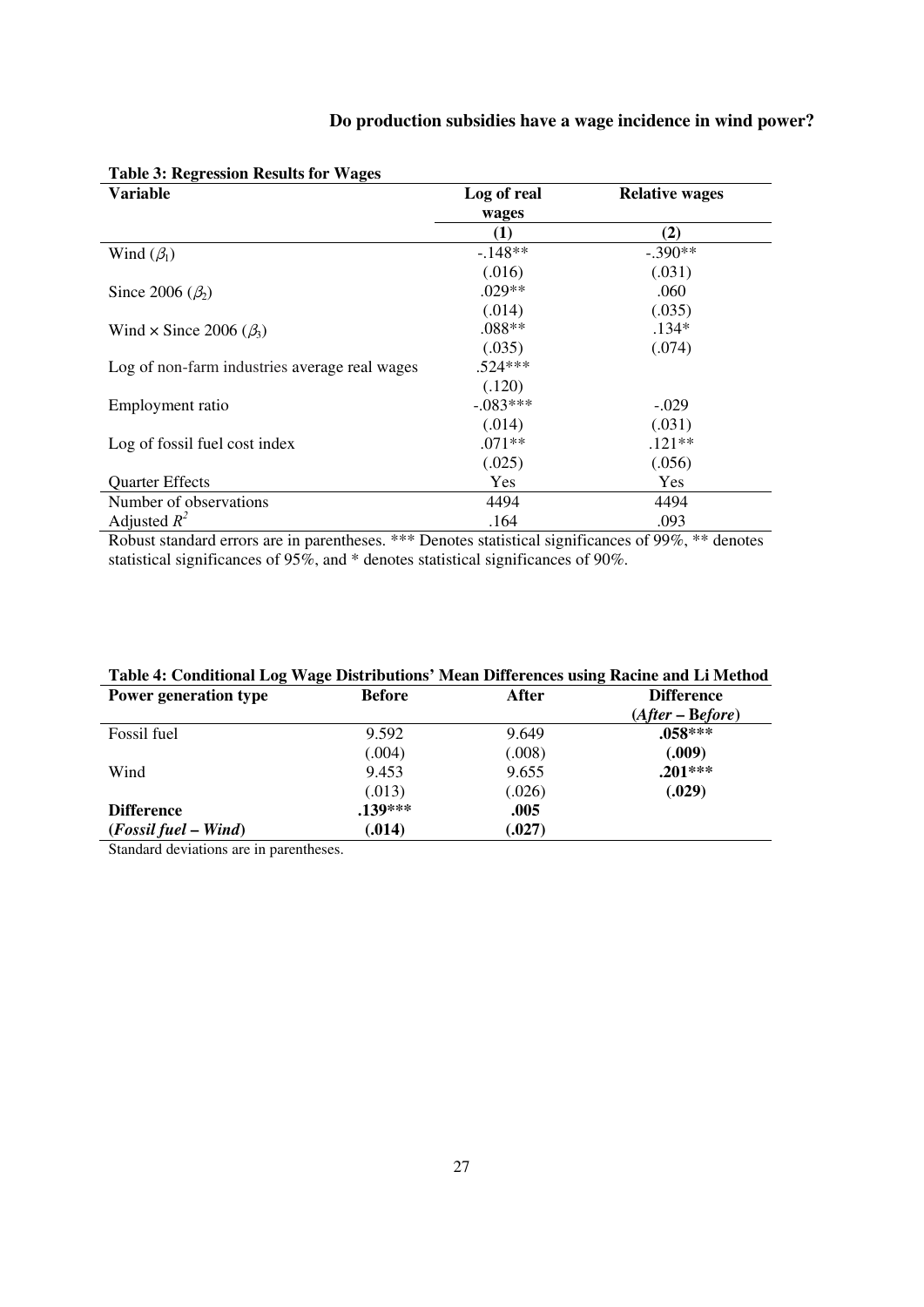

**Figure 2: Conditional Log Energy Wage Densities for Before and After 2006.** 

**Figure 3: Conditional Log Energy Wage Densities for Before and After 2006.** 

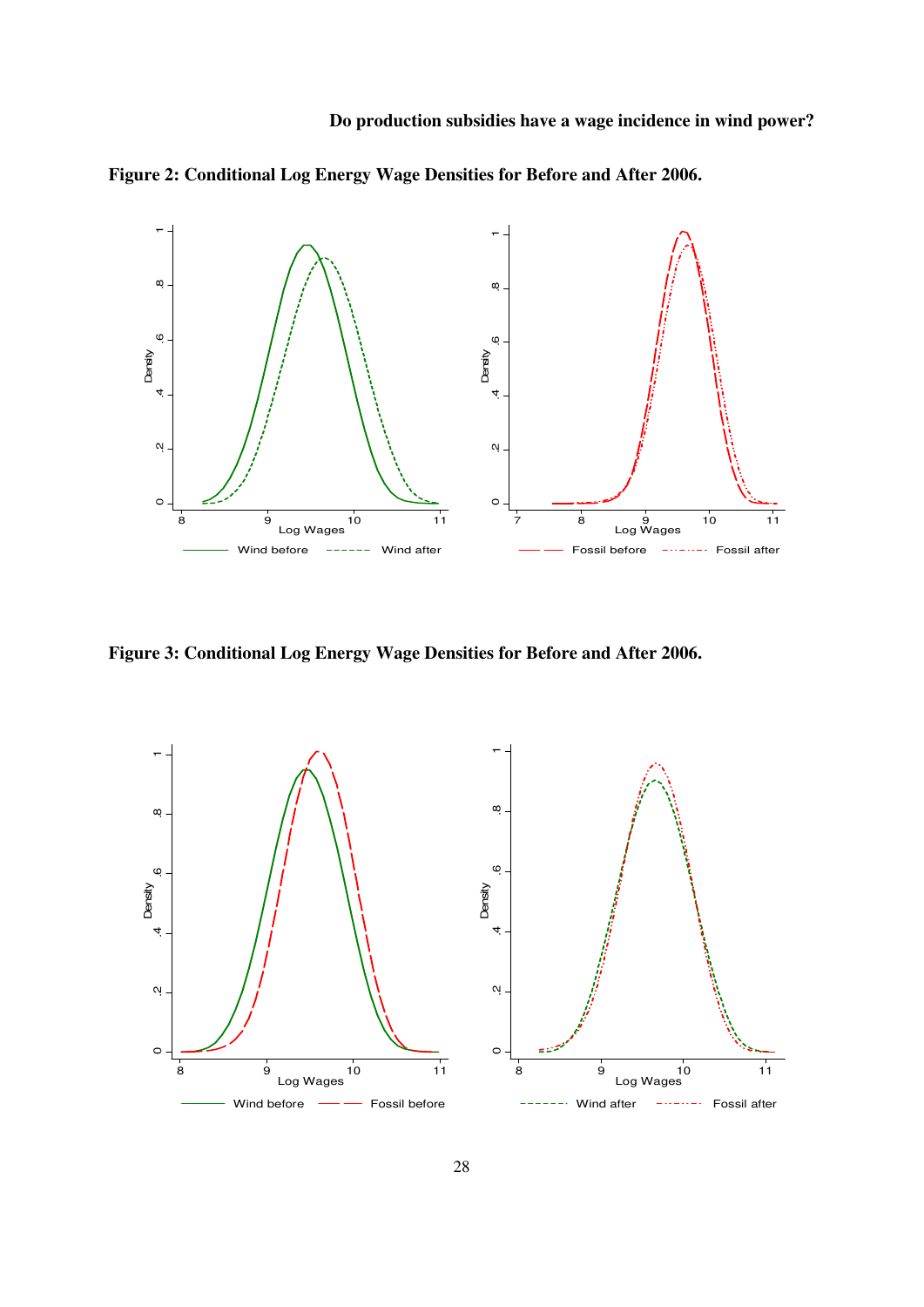

**Figure 4: Conditional Relative Energy Wage Densities for Before and After 2006.**